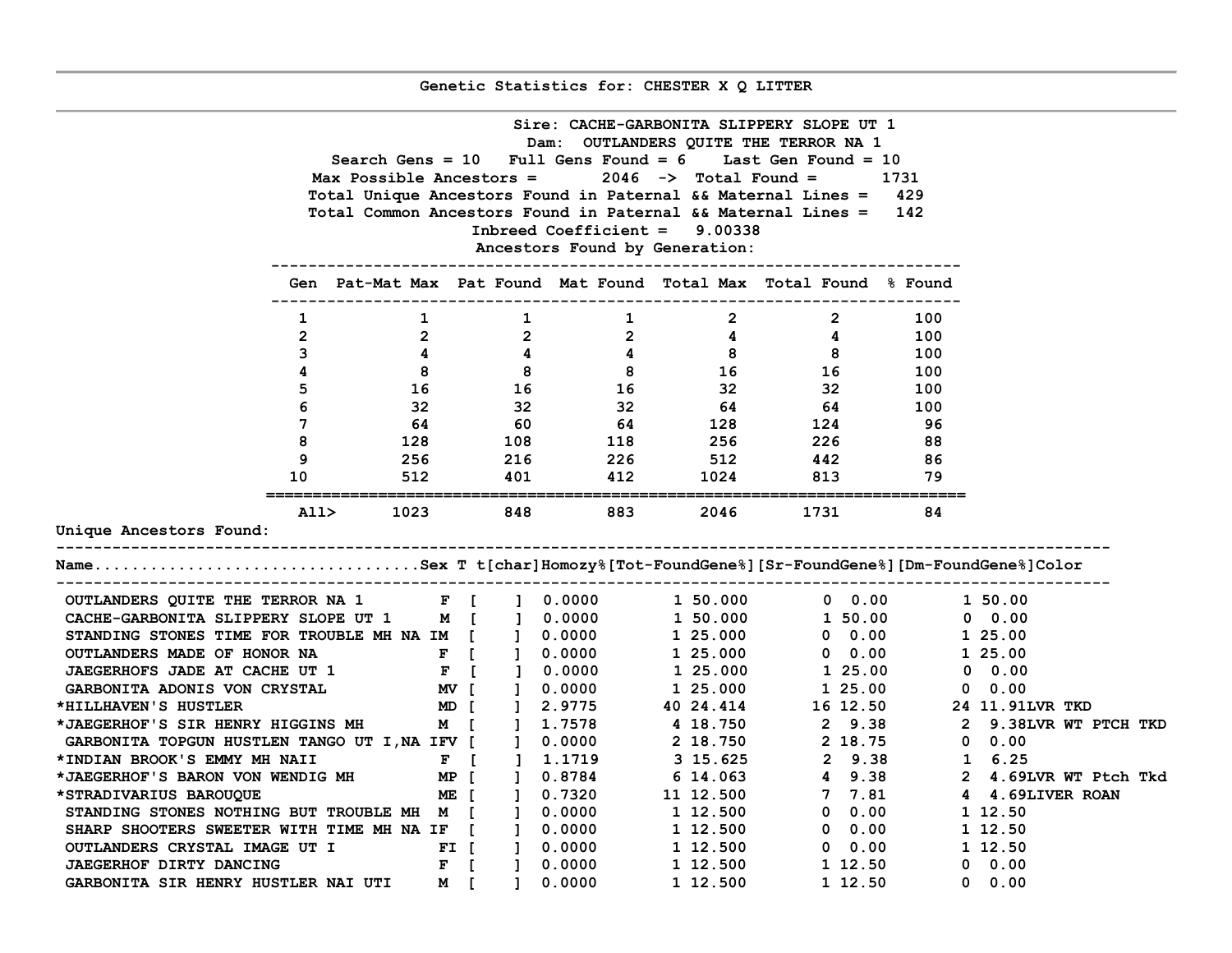| CRYSTAL'S UP CLOSE 'N PERSONAL MH, NRD, NAMV [ ]                                                                                                |             |                |              | 0.0000                                     |              | 1 12.500  |         | 1 12.50                                            |                            | 0 0.00                |
|-------------------------------------------------------------------------------------------------------------------------------------------------|-------------|----------------|--------------|--------------------------------------------|--------------|-----------|---------|----------------------------------------------------|----------------------------|-----------------------|
| COUNTRYSIDE SHOW-N-GO-COOPER MH M [                                                                                                             |             |                |              | $\begin{bmatrix} 1 & 0.0000 \end{bmatrix}$ |              | 1 12.500  |         | $0\quad 0.00$                                      |                            | 1 12.50               |
| *HILLHAVEN'S MARK-V'S MANDY                                                                                                                     | $F$ [       | $\blacksquare$ |              | 0.7200                                     |              | 36 12.012 |         | 16 6.25                                            |                            | 20 5.76               |
| *HILLHAVEN HANDSOME                                                                                                                             | <b>M</b> [  | $\blacksquare$ |              | 0.7200                                     |              | 36 12.012 | 16 6.25 |                                                    |                            | 20 5.76Lvr Wht Tkd    |
| $\mathbf{FP}$ [<br>*SNIP'S CRICKET VON JAEGERHOF MH                                                                                             |             | $\mathbf{1}$   |              | 0.5856                                     |              | 5 10.938  | 36.25   |                                                    | $\overline{\phantom{a}}$ 2 | 4.69Lvr Wht Ptch      |
| *JACOB VD WESTWIND MH UT I                                                                                                                      | NV [        | $\blacksquare$ |              | 0.5856                                     |              | 4 10.938  |         | 2, 4.69                                            |                            | 2, 6.25               |
| *INDIAN BROOK'S HUSTLEN CRYSTAL MH UT I F [                                                                                                     |             |                |              | ] 0.5856                                   |              | 4 10.938  |         | 2, 4.69                                            |                            | 2, 6.25               |
| *SHOOTING STARR'S SHARP SHOOTER MH UT NA My [                                                                                                   |             | $\blacksquare$ |              | 0.4756                                     |              | 10 10.742 |         | 1, 3.13                                            | 9                          | 7.62LIVER ROAN TK     |
| *WENDY V ENZSTRAND                                                                                                                              | $F \quad [$ |                |              | $1 \quad 0.4164$                           |              | 16 9.180  | 9       | 5.08                                               | 7                          | 4.10LIVER             |
| *ESSER'S DUKE VD WILDBURG                                                                                                                       | ME [        | $\mathbf{1}$   |              | 0.3384                                     |              | 31 8.301  |         | 17 4.69                                            |                            | 14 3.61LIVER/WHITE    |
| *SAM SAINT MAX MH                                                                                                                               | ME [        |                |              | $1 \quad 0.1464$                           |              | 3 7.422   |         | 1, 6.25                                            |                            | 2 1.17                |
|                                                                                                                                                 |             |                |              | ] 0.2594                                   |              | 25 7.227  |         | 10 3.32                                            |                            | 15 3.91LIVER          |
| *JUTTA V BUGELHOF<br>*EVRIDIKI VON HAINHOLZ UD SH<br>F [                                                                                        |             | $\mathbf{1}$   |              | 0.2194                                     |              | 67.031    |         | 4 4.69                                             |                            | 2 2.34Lvr Wht Tk      |
| $\mathbf{F}$ $\mathbf{F}$ $\mathbf{F}$<br>WILLOWCREEKS TOP GUN DARBY MH                                                                         |             | $\mathbf{1}$   |              | 0.0000                                     | $1 \t 6.250$ |           |         | $0\quad 0.00$                                      |                            | $1 \quad 6.25$        |
| WILLOW CREEKS T-REX MH                                                                                                                          | MW [        | $\mathbf{1}$   |              | 0.0000                                     |              | 1 6.250   |         | $0\quad 0.00$                                      |                            | $1 \quad 6.25$        |
| SHARP SHOOTERS LET'ER RIP, UT PZI, NA MV [                                                                                                      |             | $\blacksquare$ |              | 0.0000                                     |              | 1 6.250   |         | $0\quad 0.00$                                      |                            | 1 6.25LVR WHT PTCH TK |
| SHARP SHOOTERS LADIES MAN NA I UT 1 My [                                                                                                        |             | $\mathbf{1}$   |              | 0.0000                                     |              | 1 6.250   |         | 0.00<br>$\mathbf{0}$                               |                            | $1 \quad 6.25$        |
| ROUGHNECK SHOCKWAVE MH NA I UT I<br>$Fy$ [                                                                                                      |             | $\mathbf{1}$   |              | 0.0000                                     |              | 1 6.250   |         | $0\quad 0.00$                                      |                            | 1, 6.25               |
| <b>JOE DIRT</b>                                                                                                                                 | M [         | $\mathbf{1}$   |              | 0.0000                                     |              | 1 6.250   |         | 1, 6.25                                            |                            | $0 \quad 0.00$        |
| <b>JAEGERHOFS SECOND TO NONE</b>                                                                                                                | $F$ [       | $\mathbf{1}$   |              | 0.0000                                     |              | 1 6.250   |         | 1, 6.25                                            |                            | $0 \quad 0.00$        |
| INDIAN BROOK'S ESPRESSO MH                                                                                                                      | $FV$ [      | $\mathbf{1}$   |              | 0.0000                                     |              | 1 6.250   |         | $0\quad 0.00$                                      |                            | 1 6.25                |
| GARBONITA'S BUGATTI MH UT I NA I                                                                                                                | M [         | $\mathbf{1}$   |              | 0.0000                                     |              | 1 6.250   |         | $1 \t 6.25$                                        | $\mathbf{0}$               | 0.00                  |
| CRYSTAL'S TRIAL SIZE CD, SH, NRD                                                                                                                | $F$ [       | $\blacksquare$ |              | 0.0000                                     |              | 1 6.250   |         | 1, 6.25                                            | $\mathbf 0$                | 0.00                  |
| *MARK V ONE SPOT                                                                                                                                | MN [        | $\mathbf{1}$   |              | 0.1698                                     |              | 32 5.859  |         | 17 3.22                                            | 15                         | 2.64LIVER & WHITE     |
| *HILLHAVEN'S PROUD MARY                                                                                                                         | $F$ [       | $\mathbf{1}$   |              | 0.1646                                     |              | 31 5.762  |         | 16 3.12                                            |                            | 15 2.64Lvr Wht Tk     |
| *HILLHAVEN'S CHIEF HONCHO                                                                                                                       | Mub l       | $\mathbf{1}$   |              | 0.1646                                     |              | 31 5.762  | 16      | 3.12                                               | 15                         | 2.64Liver & White     |
| *BLICK'S MARIAH VON JANGO                                                                                                                       | $F$ [       | $\mathbf{1}$   |              | 0.1646                                     |              | 31 5.762  |         | 16 3.12                                            |                            | 15 2.64LIVER & WHITE  |
| *WESTWIND COMMANDER RIKER JH                                                                                                                    | <b>M</b> [  |                |              | $1 \quad 0.1463$                           |              | 4 5.469   |         | $2 \quad 2.34$                                     |                            | 2 3.13LIVER           |
| *SNIP'S GIDGET SH                                                                                                                               |             |                |              | ] 0.1463                                   |              | 5 5.469   |         | $3\quad 3.13$                                      |                            | 2 $2.34Lvr$ Wht Tk    |
| $\begin{array}{cc} \mathbf{F} & \mathbf{F} \\ \mathbf{F} & \mathbf{I} \\ \mathbf{m} & \mathbf{I} \end{array}$<br>*INDIAN BROOKS AUTUMN UT PZ II |             |                |              | ] 0.1463                                   |              | 4 5.469   |         | 2 2.34                                             |                            | 2, 3.13               |
| *HUSTLER'S MEGAN VD WESTWIND                                                                                                                    | $F$ [       | $\mathbf{1}$   |              | 0.1463                                     |              | 4 5.469   |         | $2 \t2.34$                                         |                            | 2 3.13LVR WHT PTCH TK |
| *XCALIBUR VOM ENZSTRAND                                                                                                                         | MP 「        |                |              | $1 \quad 0.1188$                           |              | 10 5.371  |         | 1 1.56                                             |                            | 9 3.81Lvr White Tk    |
| *SHOOTING COMET'S HUSTLN HAILY MH, UTII NAF [                                                                                                   |             |                |              | ] 0.1188                                   |              | 10 5.371  |         | 1 1.56                                             |                            | 9 3.81Liver Ticked    |
| *DA-LORS BRANDIE VD WILDBURG                                                                                                                    | $F \quad [$ |                |              | ] 0.1417                                   |              | 33 5.371  |         | 18 3.03                                            |                            | 15 2.34LIVER          |
| I DM D<br>*YBOLD ROTHENUFFELN                                                                                                                   |             |                |              | $1 \quad 0.1142$                           |              | 17 4.785  |         | 7 2.34                                             |                            | 10 2.44LIVER TICKED   |
| *ESSER'S CHICK                                                                                                                                  | M [         |                |              | ] 0.1121                                   |              | 36 4.785  |         | 20 2.73                                            |                            | 16 2.051iver          |
|                                                                                                                                                 | $F$ [       |                |              | ] 0.0975                                   |              | 74.688    |         | $\begin{array}{cc} 4 & 3.13 \\ 2 & 73 \end{array}$ |                            | 3 1.56                |
| *SNIPS CHICK VON WILDBURG SH ROM<br>*ERICK V ENZSTRAND                                                                                          | MD [        |                |              | ] 0.1066                                   |              | 37 4.687  |         |                                                    |                            | 16 1.95LIVER/WHITE    |
| *ODYSSEY'S SAINT BLITZ MH                                                                                                                       | $FD$ [      | $\mathbf{1}$   |              | 0.0853                                     |              | 4 4.492   |         | 1 3.13                                             |                            | 3, 1.37               |
| *KURZHAAR'S RUGER V HAVEN SH MD [ ] 0.0853                                                                                                      |             |                |              |                                            | 4 4.492      |           | 1 3.13  |                                                    |                            | 3 1.37                |
| SHARP SHOOTERS CORKPINE BID, UT II, NA IF [                                                                                                     |             | $\mathbf{I}$   |              | 0.0000                                     |              | 5 4.297   |         | $0\quad 0.00$                                      |                            | 5 4.30LIVER ROAN PTCH |
| ORSON VOM POTTSIEPEN, UT III                                                                                                                    | Mk [        |                |              | 0.0000                                     |              | 5 4.297   |         | $0\quad 0.00$                                      |                            | 5 4.30 BLK WHT TK     |
| *LOUIS V HAINHOLZ                                                                                                                               | MG [        |                |              | 0.0731                                     | 8            | 4.297     |         | $6\quad 3.13$                                      |                            | 2 1.17LVR WHT TK      |
| *COOKIES & CREAM II                                                                                                                             | $F$ [       |                |              | 0.0731                                     | 8            | 4.297     | 6       | 3.13                                               | 2                          | 1.17WHITE & LIVER     |
| *SNIP'S TICKED OFF SH                                                                                                                           | MS [        | $\mathbf{1}$   |              | 0.0487                                     | $\mathbf{2}$ | 3.906     |         | 1, 3.13                                            | $\mathbf{1}$               | 0.78                  |
| SHARP SHOOTER'S PRAIRIE DANCER MH                                                                                                               | My [        |                | $\mathbf{1}$ | 0.0000                                     |              | 3, 3.906  | 0       | 0.00                                               |                            | 3 3.91BLACK & WHITE   |
| *ELK V HEGE-HAUS                                                                                                                                | MK [        | $\mathbf{1}$   |              | 0.0648                                     |              | 22 3.613  |         | 10 1.66                                            |                            | 12 1.95Liver          |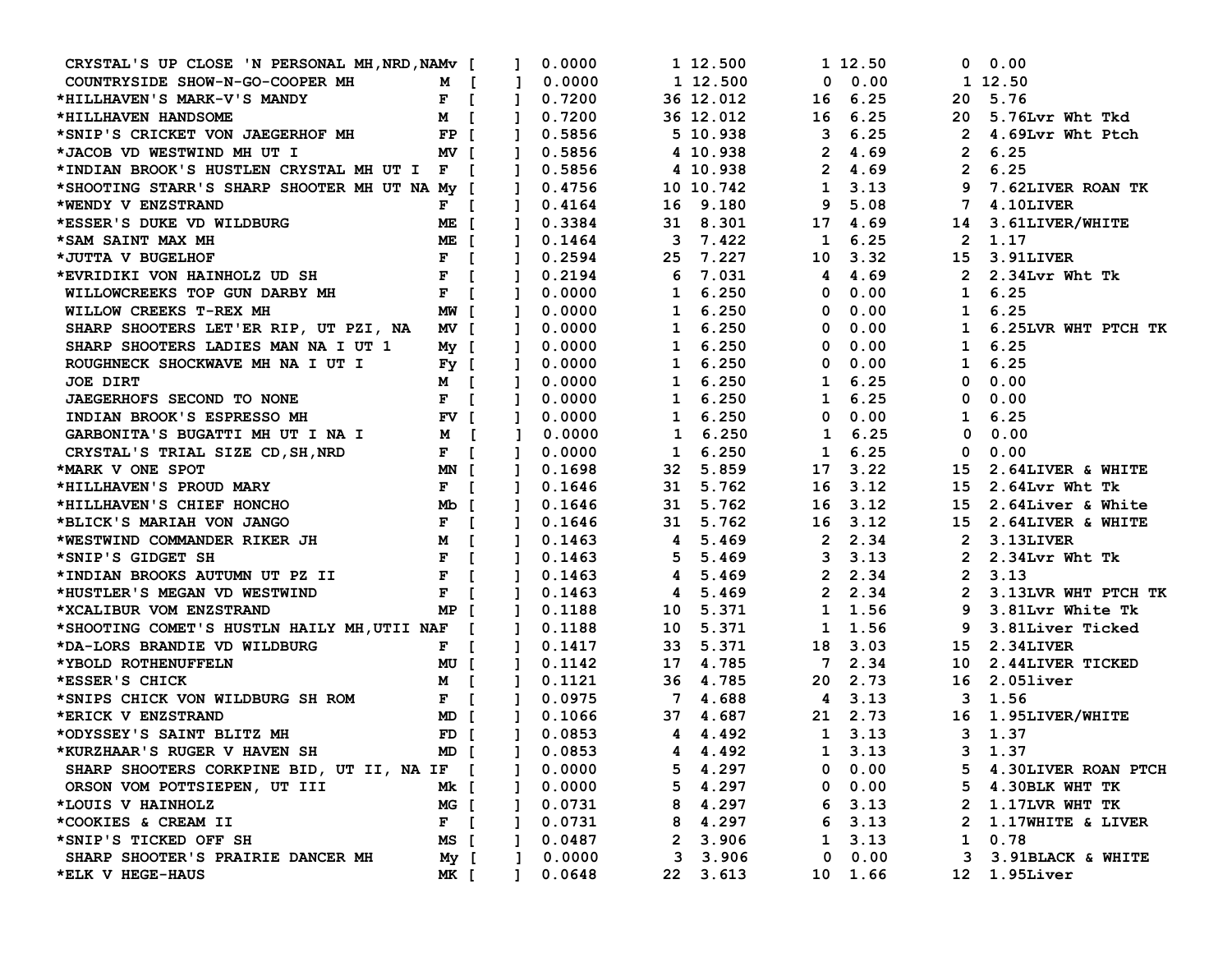| *DIANA V BUGELHOF                                                                                                      | FK [        |                | 0.0583       |              | 21 3.418        |               | 10 1.66        |              | 11 1.76Liver          |
|------------------------------------------------------------------------------------------------------------------------|-------------|----------------|--------------|--------------|-----------------|---------------|----------------|--------------|-----------------------|
| WILLOW CREEKS B52 BOMBER MH                                                                                            | <b>M</b> [  | $\mathbf{1}$   | 0.0000       |              | 1 3.125         | $\mathbf 0$   | 0.00           |              | 1, 3.13               |
| TRIPLE J'S RUN RAINEY RUN MH, UT PZI, NAFY [                                                                           |             | $\blacksquare$ | 0.0000       |              | 1 3.125         | 0             | 0.00           |              | 1 3.13LIVER ROAN PTCH |
| TOP GUN BAILEY MH                                                                                                      | $F$ [       | $\mathbf{1}$   | 0.0000       |              | 1 3.125         | 0             | 0.00           |              | 1, 3.13               |
| STEALTH HUNTER MH                                                                                                      | MG I        | $\mathbf{1}$   | 0.0000       |              | 2 3.125         | 2             | 3.13           | $\mathbf 0$  | 0.00Lvr Wht Ptch      |
| SHARP SHOOTERS MAN IN BLACK MH NA I UT IMV [                                                                           |             | $\mathbf{1}$   | 0.0000       |              | 1 3.125         | 0             | 0.00           |              | 1, 3.13               |
| SHARP SHOOTERS FAST AS YOU NA I UT I F [                                                                               |             | $\mathbf{1}$   | 0.0000       |              | 1 3.125         | 0             | 0.00           | $\mathbf{1}$ | 3.13                  |
| SHARP SHOOTER'S HOT ROD NA, UT<br>MV [                                                                                 |             | $\mathbf{1}$   | 0.0000       | $\mathbf{1}$ | 3.125           | 0             | 0.00           | $\mathbf{1}$ | 3.13                  |
| SHARP SHOOTER'S APC ALGONQUIN, UT PZI, NAM [                                                                           |             | $\mathbf{1}$   | 0.0000       |              | 1 3.125         | 0             | 0.00           |              | 1 3.13LIVER ROAN PTCH |
| OLDE RIDGE LIEBRAN LORELEI                                                                                             | $F$ [       |                | 0.0000       |              | 1 3.125         | $\mathbf{1}$  | 3.13           |              | $0 \quad 0.00$        |
| ODYSSEY'S HUSTLIN KATE NA II UT I FV [                                                                                 |             | $\mathbf{1}$   | 0.0000       |              | 1 3.125         | 0             | 0.00           | $\mathbf{1}$ | 3.13                  |
| JAEGERHOF'S CARIBBEAN ROMANCE                                                                                          | $F \quad$   | $\mathbf{1}$   | 0.0000       |              | 1 3.125         |               | $1 \quad 3.13$ | $\mathbf{0}$ | 0.00                  |
| GARBONITA'S LEXUS V JAEGERHOF MH UT I NAF [                                                                            |             | $\mathbf{1}$   | 0.0000       |              | 1 3.125         |               | 1, 3.13        | $\mathbf{0}$ | 0.00Lvr Wht Ptch Tk   |
| CC SHACKLE FOOT SLIM                                                                                                   | MG [        | $\mathbf{1}$   | 0.0000       |              | 1 3.125         |               | $1 \quad 3.13$ | $\mathbf 0$  | 0.00                  |
| CC CHEYANNE ANNIE                                                                                                      | $F$ [       | $\mathbf{1}$   | 0.0000       |              | 1 3.125         |               | 1, 3.13        | $\mathbf 0$  | 0.00                  |
| BREEZY POINTS SHOOTING THE BREEZE MH                                                                                   | $F$ [       | $\mathbf{1}$   | 0.0000       |              | 1 3.125         |               | $0\quad 0.00$  |              | 1, 3.13               |
| *WOODLAND'S LORD HANSCHEN MH UT PZI                                                                                    | $M$ [       | $\mathbf{1}$   | 0.0411       |              | 5 2.930         |               | 2 1.17         |              | 3 1.76                |
| MK [<br>MQ [<br>F [<br>F [<br>*REMO ROTHENUFFELN                                                                       |             | $\mathbf{1}$   | 0.0395       |              | 17 2.832        |               | 8 1.56         |              | 9 1.27Liver           |
| *TIMBERDOODLE LANCER'S ANSWER                                                                                          |             |                | 0.0366       |              | 5 2.734         |               | 3, 1.56        |              | 2 1.17LIVER           |
| *INDIAN BROOK'S MOLLY UT PZIII                                                                                         |             | $\mathbf{1}$   | 0.0366       |              | 4 2.734         |               | 2 1.17         |              | 2 1.56                |
| *GABINA Z VESEK                                                                                                        |             | $\mathbf{1}$   | 0.0366       |              | 16 2.734        |               | 8 1.56         |              | 8 1.17                |
| *DOC'S BRAUNA VD WESTWIND MH                                                                                           | $F$ [       | $\mathbf{1}$   | 0.0366       |              | 4 2.734         | $\mathbf{2}$  | 1.17           |              | 2 1.56LIVER           |
| *KAY VD WILDBURG                                                                                                       | MD I        | $\mathbf{1}$   | 0.0334       |              | 24 2.637        |               | 14 1.56        | 10           | 1.07LIVER TICKED      |
| *ESSERGREIF'S SHOOTING COMET MH, UT II, NAIF [                                                                         |             | $\mathbf{1}$   | 0.0289       |              | 9 2.637         |               | 1 0.78         | 8            | 1.86LIVER             |
| RIVER VALLEY'S DIXIE DOO MH<br>$\mathbf{F}$ is a set of $\mathbf{F}$ is a set of $\mathbf{F}$ is a set of $\mathbf{F}$ |             |                | 0.0000       |              | 2 2.344         | 0             | 0.00           | 2            | 2.34LIVER & WHITE     |
| MN [<br>*BLICK VON SHINBACK                                                                                            |             | $\mathbf{1}$   | 0.0267       |              | 19 2.344        |               | 11 1.37        | 8            | $0.98$ liver          |
|                                                                                                                        | $F \quad [$ |                | 0.0244       |              | 7 2.344         |               | 4 1.56         | 3            | 0.78                  |
| *BIRDACRES SNIP OF SNOW SH<br>*VAL'S HEIDI V SCHMOLDT<br>*ROUGHSHOOTER JOHN L                                          | $F$ [       |                | 0.0247       |              | 18 2.246        |               | 10 1.27        | 8            | 0.98                  |
|                                                                                                                        |             | $\mathbf{1}$   | 0.0247       |              | 18 2.246        |               | 10 1.27        |              | 8 0.98                |
|                                                                                                                        |             | $\mathbf{1}$   | 0.0247       |              | 18 2.246        |               | 10 1.27        | 8            | 0.98                  |
|                                                                                                                        |             | $\mathbf{1}$   | 0.0213       |              | 4 2.246         |               | 1 1.56         | 3            | 0.68                  |
| *HILLHAVEN'S TNT                                                                                                       | $F$ [       | $\mathbf{1}$   | 0.0247       |              | 18 2.246        |               | 10 1.27        | 8            | 0.98                  |
| *HESGARD'S MRS MITZ                                                                                                    | $F$ [       | $\mathbf{1}$   | 0.0247       |              | 18 2.246        |               | 10 1.27        | 8            | 0.98Lvr White Tk      |
| *FREIGEIST BEKANNTE V LADEN CD JH                                                                                      | $F$ [       | $\mathbf{1}$   | 0.0213       |              | 4 2.246         | 1 1.56        |                | $\mathbf{3}$ | 0.68LVR & WH TKD      |
| *BROWNPOINT'S RINKY DINK                                                                                               | $F$ [       | $\mathbf{1}$   | 0.0213       |              | 4 2.246         |               | 1 1.56         | 3            | 0.68                  |
| TESS VON KLANA SPIRIT MH, UT I, NA I                                                                                   | $FV$ [      | $\mathbf{1}$   | 0.0000       |              | 5 2.148         |               | $0\quad 0.00$  | 5.           | 2.15White & Liver     |
| KRISTAN V POTTSIEPEN                                                                                                   | MK [        | $\mathbf{1}$   | 0.0000       |              | 5 2.148         |               | $0\quad 0.00$  |              | 5 2.15LIVER & WHITE   |
| ILKA VOM POTTSIEPEN                                                                                                    | FK [        | $\mathbf{1}$   | 0.0000       |              | $5 \quad 2.148$ |               | $0\quad 0.00$  |              | 5 2.15BLK WHITE TKD   |
| *DUTCH V HAINHOLZ                                                                                                      | MG [        | $\mathbf{1}$   | 0.0183       |              | 8 2.148         |               | 6, 1.56        |              | 2 0.59LVR WHT TKD     |
| *CAZADORA VON RU                                                                                                       |             |                | F [ ] 0.0183 | 8 2.148      |                 | $6\quad 1.56$ |                |              | 2 0.59WHT LIVER TKD   |
| *BONNIE BLUE V HAINHOLZ MH                                                                                             | $F$ [       |                | 0.0183       |              | 8 2.148         |               | 6 1.56         |              | 2 0.59LVR WHITE TKD   |
| *FEE VD WILDBURG                                                                                                       | FD [        |                | 0.0168       |              | 16 1.855        |               | 9 1.07         |              | 7 0.78LIVER/WHITE     |
| <b>BLANC VOM HEGE-HAUS</b>                                                                                             | MK [        |                | 0.0000       |              | 10 1.758        | 0             | 0.00           |              | 10 1.76LVR WHT TK     |
| WENDIG HAUS FINISHING TOUCH                                                                                            | $F \quad [$ |                | 0.0000       |              | 1 1.563         | $\mathbf{1}$  | 1.56           |              | $0 \quad 0.00$        |
| TRF KINGSWOODS PAST RETURNS JH                                                                                         | MP [        |                | 0.0000       |              | 1 1.563         | $\mathbf{1}$  | 1.56           |              | $0 \quad 0.00$        |
| TOP GUN JESSIE MH NA I UT III                                                                                          | $F$ [       |                | 0.0000       |              | 1 1.563         |               | 0 0.00         |              | 1 1.56                |
| TOP GUN DUKE V HUSTLERS SNIP MH NA                                                                                     | <b>M</b> [  |                | 0.0000       |              | 1 1.563         |               | 0 0.00         |              | 1 1.56                |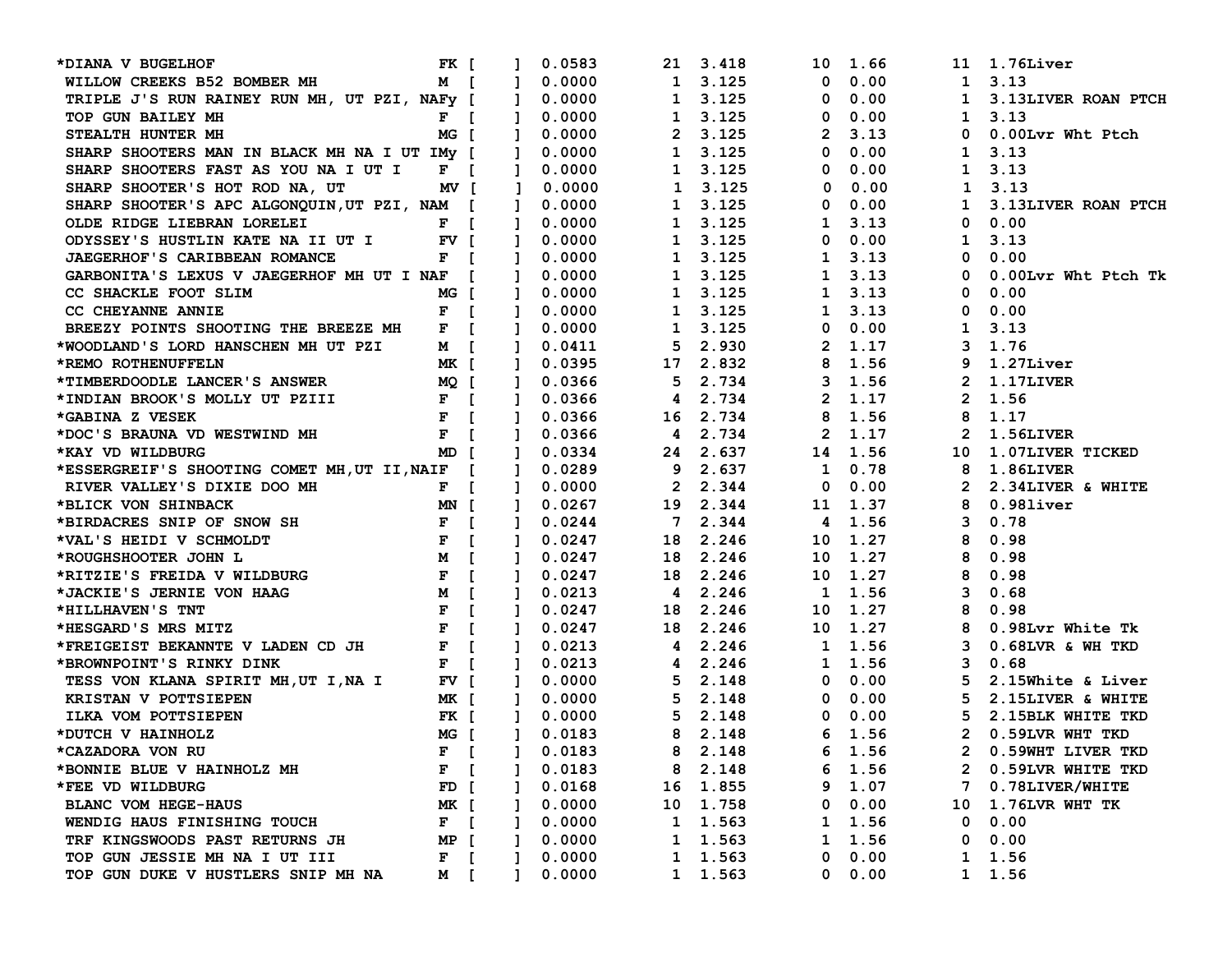| SUNSET RIDGE STARS N STRIPES          | MP [                |                | 0.0000           |        |              | 1 1.563  | 1              | 1.56          | 0            | 0.00                |
|---------------------------------------|---------------------|----------------|------------------|--------|--------------|----------|----------------|---------------|--------------|---------------------|
| SHARP SHOOTERS JASMINE MD, UT I, NA I | $F$ [               | $\mathbf{I}$   | 0.0000           |        |              | 1 1.563  | 0              | 0.00          | $\mathbf{1}$ | 1.56WHITE & LIVER   |
| SHARP SHOOTERS FUNKY DIVA NA II UT I  | $Fy$ [              | Ι.             | 0.0000           |        | $\mathbf{1}$ | 1.563    | 0              | 0.00          | $\mathbf{1}$ | 1.56                |
| RPM'S SNOWY RIVER                     | $FF$ [              | $\mathbf{1}$   | 0.0000           |        | $\mathbf{1}$ | 1.563    | 1              | 1.56          | 0            | 0.00WHT/LVR TICKED  |
| RAWHIDE'S JETTA MH                    | F<br>$\blacksquare$ |                | 0.0000           |        |              | 1 1.563  | 0              | 0.00          | 1            | 1.56                |
| PRINCESS JASMINE JH                   | F<br>$\blacksquare$ |                | 0.0000           |        |              | 1 1.563  | 0              | 0.00          | $\mathbf{1}$ | 1.56                |
| OLDE RIDGE SILHOUETTE                 | F<br>$\blacksquare$ |                | 0.0000           |        | 1            | 1.563    | 1              | 1.56          | 0            | 0.00                |
| ODYSSEY'S SAM SAINT MAX               | MD T                |                | 0.0000           |        | 1            | 1.563    | 0              | 0.00          | 1            | 1.56                |
| NOBELLES HOLY TERA NA, UT             | FV [                |                | 0.0000           |        |              | 1 1.563  | 0              | 0.00          | 1            | 1.56                |
| MISS AMBER OF HEINHOLZ                | F<br>$\blacksquare$ |                | 0.0000           |        |              | 2 1.563  | $\mathbf{2}$   | 1.56          | 0            | 0.00Wht Liver Tkd   |
| KELLY'S VIRGINIA CLASSIC MH, UT, NA   | $\blacksquare$<br>F | 1              | 0.0000           |        |              | 1 1.563  | 0              | 0.00          | 1            | 1.56LVR WHITE TKD   |
| JAMMIN JAGER MAN                      | M [                 | $\mathbf{1}$   | 0.0000           |        |              | 1 1.563  | 0              | 0.00          | 1            | 1.56LIVER           |
| <b>JAEGERHOF'S FORBIDDEN FANTASY</b>  | $F \quad [$         | $\mathbf{1}$   | 0.0000           |        |              | 1 1.563  | 1              | 1.56          | 0            | 0.00                |
| EVOLUTION YANKEE VON GREIWE           | M [                 |                | 0.0000           |        |              | 2 1.563  |                | 2, 1.56       | 0            | 0.00Liver Roan      |
| BEIER'S EVOLUTION                     | MG [                | -1             | 0.0000           |        |              | 3 1.563  | 3              | 1.56          | 0            | 0.00LIVER/ROAN      |
| DIANA V POTTSIEPEN                    | FK [                |                | 0.0000           |        |              | 9 1.562  | 0              | 0.00          | 9            | 1.56BLK WHITE TKD   |
| *AMMERTAL'S LANCER D                  | MG [                | Т.             | 0.0119           |        |              | 7 1.562  | 4              | 0.88          | 3            | $0.68$ liver        |
| *WERREN LITTLE BIT MORE               | $F \quad [$         |                | 0.0103           |        | 5.           | 1.465    | $\mathbf{2}$   | 0.59          | 3            | 0.88                |
| *HIDDEN HOLLOWS RONLORD RULER         | <b>M</b> [          |                | 0.0103           |        | 5            | 1.465    | $\overline{2}$ | 0.59          | 3            | 0.88                |
| *CAESAR VOM UPHAUSER KOLK             | MK [                | 1              | 0.0103           |        |              | 14 1.465 | 5              | 0.59          | 9            | 0.88Lvr White Tkd   |
| *UNDA VOM HEGE-HAUS                   | FK [                | $\mathbf{1}$   | 0.0091           |        | 13           | 1.367    | 5              | 0.59          | 8            | $0.78$ Liver        |
| *RAY'S SUPER X                        | M [                 | Ι.             | 0.0091           |        | 4            | 1.367    | 2              | 0.59          | $\mathbf{2}$ | 0.78                |
| *LUX VOM GOLDBACH                     | MF [                |                | 0.0076           |        |              | 11 1.367 | 8              | 0.98          | 3            | 0.39                |
| *HAPPY RIDGE BETHIE                   | F<br>$\blacksquare$ |                | 0.0091           |        |              | 4 1.367  | 2              | 0.59          | 2            | 0.78                |
| *CHICOREE'S HICKORY DOC               | MF [                |                | 0.0091           |        | 4            | 1.367    | 2              | 0.59          | 2            | 0.78LIVER           |
| *BROOKVUE DOUBLEFUDGE                 | F<br>$\blacksquare$ |                | 0.0091           |        | 4            | 1.367    | 2              | 0.59          | $\mathbf{2}$ | 0.78                |
| *AXEL V WASSERSCHLING                 | M [                 |                | 0.0085           |        | 13           | 1.367    | 8              | 0.88          | 5            | 0.49liver & white   |
| *GRAF V LINDENKREUZ                   | MK [                |                | 0.0080           |        |              | 12 1.270 | 5              | 0.59          | 7            | $0.68$ Liver        |
| *BASKO VD SCHILLERSGRUND              | MK [                | 1              | 0.0076           |        |              | 11 1.270 | 6              | 0.78          | 5.           | 0.49Lvr White Tkd   |
| *ANTJE AD PORTA                       | FK [                | Т.             |                  | 0.0080 |              | 12 1.270 | 5              | 0.59          | 7            | 0.68Lvr White Tkd   |
| RVK RUBY DOO MH                       | $F \quad [$         | Т.             | 0.0000           |        |              | 2 1.172  | 0              | 0.00          | $\mathbf{2}$ | 1.17LVR WHT PTCH TK |
| *REUBEN VON SCHULTZ BURKHART          | M [                 | Т.             | 0.0061           |        |              | 7 1.172  | 4              | 0.78          | 3            | 0.39                |
| *RADBACHS RUFFIAN VOM GREIF           | M [                 |                |                  | 0.0061 | 6            | 1.172    | 1              | 0.39          | 5            | 0.78LVR WHITE TKD   |
| *JAGERS NAMA                          | F<br>$\mathsf{r}$   |                | 0.0066           |        |              | 11 1.172 | 6              | 0.68          | 5            | 0.49                |
| *ESSERGREIF'S SHOOTING STARR UT II    | F<br>$\blacksquare$ | Ι.             | 0.0061           |        | 6            | 1.172    | 1              | 0.39          | 5            | 0.78LVR WHITE TKD   |
| *BIRDACRES TASHA                      | $\blacksquare$<br>F |                | 0.0061           |        |              | 7 1.172  | 4              | 0.78          | 3            | 0.39                |
| *YOLI ROTHENUFFELN                    | MK [                |                |                  | 0.0046 | 3            | 1.074    | 1              | 0.78          | $\mathbf{2}$ | 0.29                |
| *THALBERG'S SEAGRAVES CHAYNE          | MN [                | $\mathbf{1}$   | 0.0053           |        | 9            | 1.074    | 6              | 0.68          | 3            | 0.39liver & white   |
| *TEENA ERNIE V HAAG                   | <b>M</b> [          | $\mathbf{1}$   | 0.0046           |        | 3            | 1.074    | $\mathbf 1$    | 0.78          | $\mathbf{2}$ | 0.29                |
| SPIRIT OF TIMMY                       | <b>M</b> [          | $\blacksquare$ | 0.0000           |        |              | 5 1.074  |                | $0\quad 0.00$ |              | 5 1.07Lvr Wht Tkd   |
| *SEAGRAVES DUTCH V CHAYNE             | M [                 | $\mathbf{1}$   |                  | 0.0046 |              | 8 1.074  |                | 60.78         |              | 20.29               |
| *PERON V ENZSTRAND                    | <b>M</b> [          |                | $1 \quad 0.0053$ |        |              | 11 1.074 |                | 70.68         |              | 4 0.39Liver & White |
| MONDLICHT VOM HEGE-HAUSE              | MK [                |                |                  | 0.0000 |              | 5 1.074  |                | $0\quad 0.00$ |              | 5 1.07LVR WHITE TKD |
| *MOESGAARDS SENDHER C RIECK           | $F \quad [$         |                |                  | 0.0046 |              | 8 1.074  |                | 60.78         |              | 20.29               |
| *LADEN FIELD'S COCOA PEBBLES CD       | Fb [                |                | $1 \quad 0.0046$ |        |              | 3 1.074  |                | $1 \t 0.78$   |              | 20.29               |
| KLANA QUEST VOM MISSOURI, UT II       | $F$ [               |                |                  | 0.0000 |              | 5 1.074  |                | $0\quad 0.00$ |              | 5 1.07Liver Roan    |
| *KAHLUE VON GREIF                     | $F$ [               |                |                  | 0.0046 |              | 3 1.074  |                | $1 \t 0.78$   |              | 20.29               |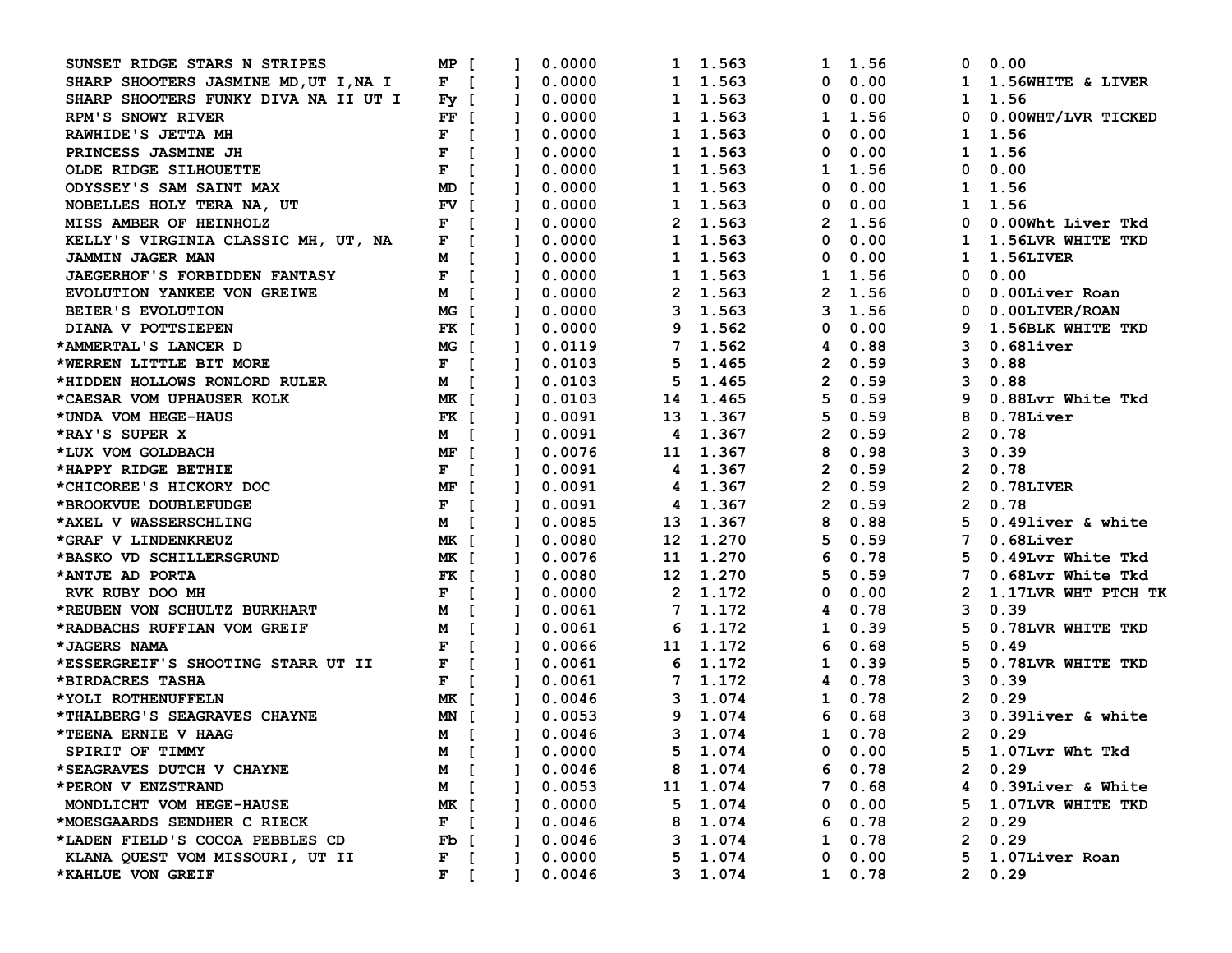| *JACKIE VON HAAG                | F                   |                              | 0.0046       | 3            | 1.074   | 1              | 0.78        | $\mathbf{2}^{\prime}$ | 0.29                |
|---------------------------------|---------------------|------------------------------|--------------|--------------|---------|----------------|-------------|-----------------------|---------------------|
| *HOPE V LUFTNASE                | F<br>$\Gamma$       | $\mathbf{1}$                 | 0.0053       | 11           | 1.074   | 7              | 0.68        |                       | 4 0.39Liver & White |
| HALLA VOM POTTSIEPEN            | FK [                | $\mathbf{1}$                 | 0.0000       | 5            | 1.074   | 0              | 0.00        | 5                     | 1.07BLK WHITE TKD   |
| *FOXFIRES MAX V ZOLLER          | M [                 | $\mathbf{1}$                 | 0.0046       | 8            | 1.074   | 6              | 0.78        | $\mathbf{2}$          | 0.29                |
| *CORE OF FAIRFIELD              | F<br>$\blacksquare$ | Т.                           | 0.0046       | 8            | 1.074   | 6              | 0.78        | $\mathbf{2}$          | 0.29                |
| *CISSY V HAINHOLZ               | FG I                |                              | 0.0046       | 8            | 1.074   | 6              | 0.78        | $\mathbf{2}$          | 0.29                |
| *BARON GUNNER VON BRANCE        | M                   |                              | 0.0046       | з            | 1.074   | 1              | 0.78        | 2                     | 0.29                |
| *ROXA OD PRAMENE SVRAT          | F                   |                              | 0.0046       | 8            | 0.977   | 4              | 0.59        | 4                     | 0.39                |
| *HRON Z LABIC                   | M                   |                              | 0.0046       | 8            | 0.977   | 4              | 0.59        | 4                     | 0.39                |
| *HAPPY RIDGE BUFFY DEE          | $FF$ [              | $\mathbf{I}$                 | 0.0046       | 7            | 0.977   | 3              | 0.39        | 4                     | 0.59                |
| *DONJA V BIRKENBUSCH            | F<br>$\overline{1}$ | $\mathbf{1}$                 | 0.0046       | 8            | 0.977   | 4              | 0.59        | 4                     | $0.39$ Liver        |
| RAUHREIF VOM HEGE-HAUS          | MK [                | $\mathbf{1}$                 | 0.0000       | 8            | 0.879   | 0              | 0.00        | 8                     | 0.88LVR WHTE TICKED |
| WRENEGADE'S GABRIEL             | MG [                | $\mathbf{1}$                 | 0.0000       | 1            | 0.781   | 0              | 0.00        | $\mathbf{1}$          | 0.78WH LVR PTCH TKD |
| WEINLANDS SANTAN BRIGHT IDEA    | $F$ [               | Ι.                           | 0.0000       | 1            | 0.781   | 1              | 0.78        | $\mathbf 0$           | 0.00                |
| TOP GUN KALLIE                  | F<br>$\blacksquare$ |                              | 0.0000       | 1            | 0.781   | 0              | 0.00        | $\mathbf{1}$          | 0.78                |
| TETONS ACE VON SHILO            | MF [                |                              | 0.0000       | 3            | 0.781   | 3              | 0.78        | 0                     | 0.00LIVER & WHITE   |
| SUNSHINES ABIGAIL               | FG I                | $\mathbf{1}$                 | 0.0000       | 1            | 0.781   | 0              | 0.00        | $\mathbf{1}$          | 0.78                |
| SIN CITY ROCK N ROLL            | ME I                | $\mathbf{1}$                 | 0.0000       | 1            | 0.781   | 0              | 0.00        | 1                     | 0.78LVR WHITE TKD   |
| SHULTZ'S AMBER MIST             | F<br>$\blacksquare$ | $\mathbf{I}$                 | 0.0000       | $\mathbf{2}$ | 0.781   | $\mathbf{2}$   | 0.78        | 0                     | 0.00LIVER & WHITE   |
| RIES HUSTLIN POLLY              | F                   | $\Gamma$<br>$\mathbf{1}$     | 0.0000       | 1            | 0.781   | 0              | 0.00        | $\mathbf{1}$          | 0.78                |
| RAWHIDE'S GYPSY                 | F                   | $\Gamma$<br>$\mathbf{1}$     | 0.0000       | 1            | 0.781   | 0              | 0.00        | $\mathbf{1}$          | 0.78                |
| OLDE RIDGE GUSTAVE CD           | М                   | $\mathbf{1}$                 | 0.0000       | 1            | 0.781   | 1              | 0.78        | 0                     | 0.00                |
| NEIKA MEISTER JAGERIN           | F                   |                              | 0.0000       | 3            | 0.781   | 3              | 0.78        | 0                     | 0.00LIVER ROAN      |
| NEIKA JAGER V SHILO             | F                   |                              | 0.0000       | 6            | 0.781   | 6              | 0.78        | 0                     | 0.00LIVER ROAN      |
| *MY RITZIE FER GITUNBURDZ       | FF<br>$\mathsf{L}$  |                              | 0.0028       | 8            | 0.781   | 5              | 0.49        | 3                     | 0.29LVR/WHITE CHEST |
| LUTHER V                        | M I                 | $\mathbf{1}$                 | 0.0000       | 1            | 0.781   | 1              | 0.78        | 0                     | 0.00                |
| LONGACRES MOMENT IN TIME        | MD I                |                              | 0.0000       | 1            | 0.781   | 0              | 0.00        | 1                     | 0.78                |
| KILLCREEK'S RUGERHEIM BLAZE     | F<br>$\blacksquare$ |                              | 0.0000       | 1            | 0.781   | 0              | 0.00        | $\mathbf{1}$          | 0.78LIVER PATCHED   |
| KHRISPATS SAHARA OF MARILEE JH  | F<br>$\mathbf{I}$   | $\mathbf{1}$                 | 0.0000       | 1            | 0.781   | 1              | 0.78        | 0                     | 0.00                |
| HUNTABIRD BELMAR MAIN HIGH      | MP<br>- E           | $\mathbf{1}$                 | 0.0000       | 1            | 0.781   | 1              | 0.78        | 0                     | 0.00                |
| HOSS VOM EMIL                   | M                   | $\Gamma$<br>$\mathbf{1}$     | 0.0000       | 1            | 0.781   | 0              | 0.00        | $\mathbf{1}$          | 0.78LIVER TKD       |
| HOOKERS AUGUST BUSHWACKER       | М                   | Т.                           | 0.0000       | 1            | 0.781   | 0              | 0.00        | $\mathbf{1}$          | 0.78                |
| HAWKEYES WEST FORK B & B NA, UT | F                   |                              | 0.0000       | 1            | 0.781   | 0              | 0.00        | $\mathbf{1}$          | 0.78                |
| ECHELON'S KAHLUA N CREAM CD, TD | F                   |                              | 0.0000       | 1            | 0.781   | 1              | 0.78        | 0                     | 0.00                |
| CALADEN'S KLASSY KELLY          | F                   | $\mathbf{r}$<br>$\mathbf{1}$ | 0.0000       | 1            | 0.781   | 0              | 0.00        | $\mathbf{I}$          | 0.78LVR WHT TKD     |
| BEIER'S ACE                     | M I                 | $\mathbf{1}$                 | 0.0000       | 3            | 0.781   | 3              | 0.78        | $\mathbf 0$           | 0.00LIVER           |
| *AMMERTAL'S KITT V SHINBACK     | FN [                | $\mathbf{1}$                 | 0.0028       | 6            | 0.781   | 4              | 0.49        | 2                     | $0.29$ liver        |
| ACES PRIMA BANANE               | FF [                | $\mathbf{1}$                 | 0.0000       | $\mathbf{1}$ | 0.781   | $\mathbf{1}$   | 0.78        | $\mathbf 0$           | 0.00LIVER TICKED    |
| *TIP'S LADY NIP                 | F<br>$\blacksquare$ | $\mathbf{1}$                 | 0.0023       | 4            | 0.684   | $\overline{2}$ | 0.29        | $\mathbf{2}$          | 0.39                |
| *TESSA VD RADBACH               |                     |                              | F [ ] 0.0023 |              | 4 0.684 |                | 20.29       | $\mathbf{2}$          | 0.39                |
| *PILAR OF HIDDEN HOLLOW         | FF [                |                              | 0.0023       |              | 4 0.684 |                | $2 \t 0.29$ |                       | 2 0.39              |
| *MELISSA V GREIF                | $F$ [               |                              | 0.0023       |              | 7 0.684 |                | 4 0.39      |                       | 3 0.29LVR WHT TK    |
| *MARK V ESSER                   | MF [                |                              | 0.0023       | 4            | 0.684   |                | $2 \t 0.29$ |                       | 20.39               |
| LIBELLE VOM HEGE-HAUS           | FK [                |                              | 0.0000       | 6            | 0.684   |                | 0 0.00      |                       | 6 0.68LIVER         |
| *HEWLETT MISTY ROSE             | $F \quad \Gamma$    |                              | 0.0023       |              | 4 0.684 |                | 20.29       |                       | 20.39               |
| *HAPPY RIDGE NYKDEE             | MF [                |                              | 0.0023       | 4            | 0.684   |                | 20.29       |                       | 20.39               |
| *HAPPY RIDGE BUFFY HAWK         | M [                 |                              | 0.0023       | 4            | 0.684   |                | 20.29       |                       | 20.39               |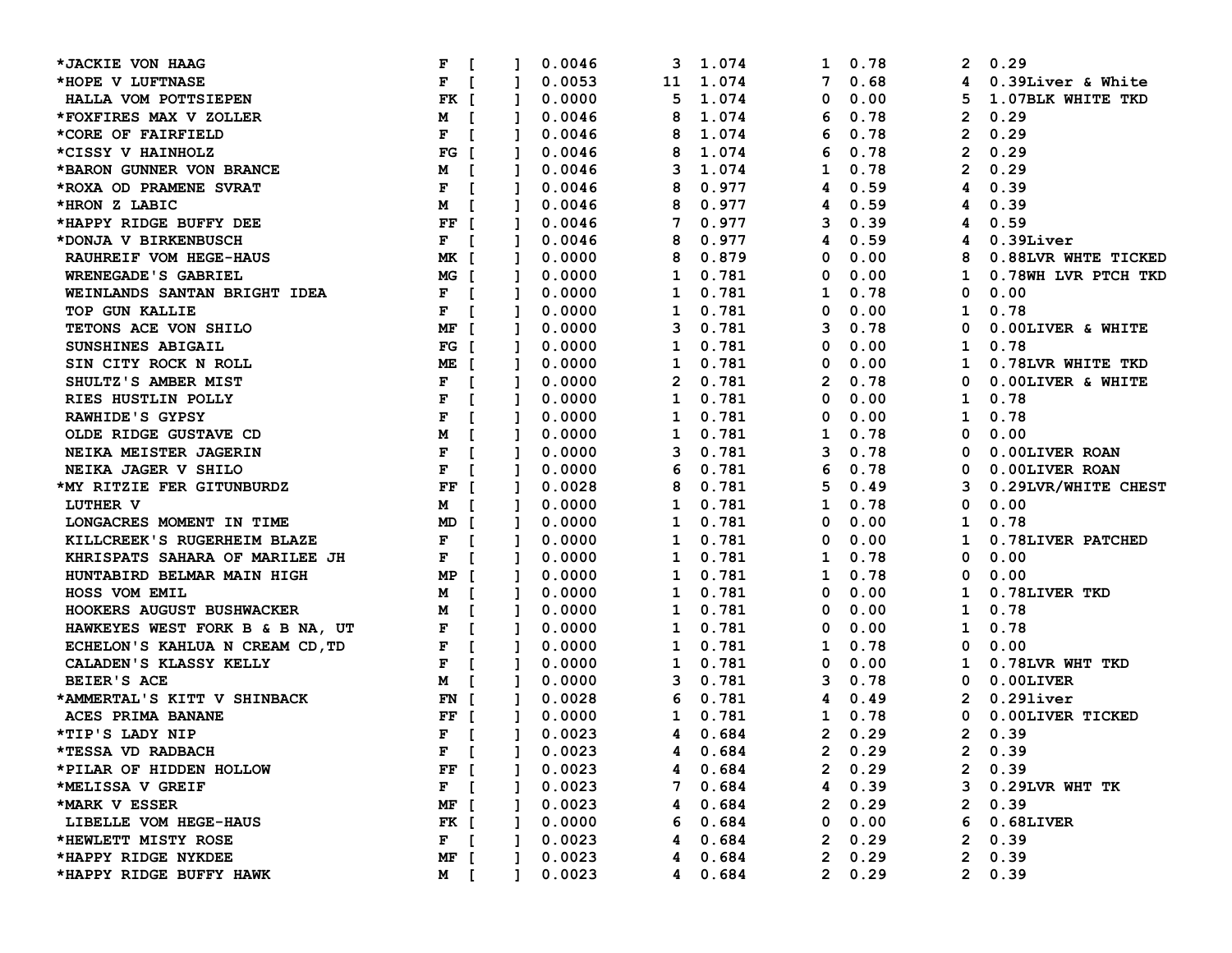| *DIEHLS TESSY                   | F                   |              |              | 0.0023           | 4            | 0.684        | 2            | 0.29          | 2              | 0.39LIVER           |
|---------------------------------|---------------------|--------------|--------------|------------------|--------------|--------------|--------------|---------------|----------------|---------------------|
| *CHECKMATE'S DANDY DUDE         | MG 「                |              | $\mathbf{1}$ | 0.0023           | 4            | 0.684        | $\mathbf{2}$ | 0.29          | $\mathbf{2}$   | $0.39$ WH & LVR     |
| YANNA WAKANYA HIBU YELO MH      | $FG$ [              |              | $\mathbf{1}$ | 0.0000           | 2            | 0.586        | 0            | 0.00          | $\mathbf{2}$   | 0.59LVRROAN PTCH TK |
| SHILO V HESSENWALD              | MF I                |              | $\mathbf{1}$ | 0.0000           | 5            | 0.586        | 5            | 0.59          | 0              | 0.00LIVER TICKED    |
| PREMIUM PETES WICKED WYATT MH   | M I                 |              | Ι.           | 0.0000           | 2            | 0.586        | 0            | 0.00          | 2              | 0.59LIVER & WHITE   |
| CORA V POTTSIEPEN               | F                   |              | -1           | 0.0000           | 5            | 0.586        | 0            | 0.00          | 5              | 0.59BLK WHITE TKD   |
| CONDOR V WASSERSCHLING          | MK 「                |              |              | 0.0000           | 5            | 0.586        | 0            | 0.00          |                | 0.59LVR WHITE TKD   |
| ZACH'S TIMMY                    | M [                 |              |              | 0.0000           | 4            | 0.488        | 0            | 0.00          |                | 0.49LIVER & WHITE   |
| YETTA VOM HEGE-HAUS             | FK I                |              | I.           | 0.0000           | 4            | 0.488        | 0            | 0.00          | 4              | 0.49LVR WHT TICKED  |
| *VON DER FELD RADBACH JAKE      | MF [                |              |              | 0.0011           | 4            | 0.488        | 1            | 0.20          | 3              | $0.29$ LIVER        |
| *TEENA OF HEIDELBERG            | FF [                |              | $\mathbf{1}$ | 0.0008           | 2            | 0.488        | 1            | 0.39          | $\mathbf{1}$   | 0.10                |
| *SISSY RADBACH V GREIF          | F                   | $\Gamma$     | $\mathbf{1}$ | 0.0011           | 4            | 0.488        | 1            | 0.20          | 3              | 0.29LIVER/WHITE     |
| SAVAGE MISTY                    | F                   | $\mathbf{r}$ | $\mathbf{1}$ | 0.0000           | 4            | 0.488        | 0            | 0.00          | 4              | 0.49WHITE & LIVER   |
| *RAMMER VON ESSERGREIF TD       | MF                  | $\mathsf{r}$ | Ι.           | 0.0011           | 4            | 0.488        | 1            | 0.20          | 3              | 0.29Lvr Wht Tkd     |
| *OUEEN VALLEY                   | F                   |              | 1            | 0.0011           | 5            | 0.488        | 3            | 0.29          | 2              | 0.20Lvr Wht Tkd     |
| *LADY VOM BROWN                 | F                   |              |              | 0.0011           | 4            | 0.488        | 1            | 0.20          | 3              | 0.29LIVER & WHITE   |
| *LADEN FIELD'S JAEGER CD        | $\mathbf{FP}$       | - 1          | Т.           | 0.0008           | 2            | 0.488        | 1            | 0.39          | $\mathbf{1}$   | 0.10                |
| *LA RICHARDS CROQUETTE          | F<br>$\overline{1}$ |              | Т.           | 0.0011           | 5            | 0.488        | 3            | 0.29          | $\mathbf{2}$   | 0.20                |
| *KOOSKIA'S CHIEF TIMOTHY        | MP                  | - 1          |              | 0.0008           | $\mathbf{2}$ | 0.488        | 1            | 0.39          | $\mathbf{1}$   | 0.10                |
| KOBOW'S GALLUS                  | M4 I                |              | $\mathbf{1}$ | 0.0000           | 4            | 0.488        | 0            | 0.00          | 4              | 0.49                |
| *HILL HAVEN REX V HONEN STRAUSS | M                   | $\Gamma$     | $\mathbf{1}$ | 0.0011           | 5            | 0.488        | 3            | 0.29          | $\mathbf{2}$   | 0.20Liver & White   |
| *HELLER V HUNDSCHEIMER          | м                   |              | Т.           | 0.0011           | 5            | 0.488        | 3            | 0.29          | $\overline{2}$ | 0.20                |
| *DUKE VON SCHMOLDT              | М                   |              | -1           | 0.0011           | 5            | 0.488        | 3            | 0.29          | $\overline{2}$ | 0.20                |
| DAKOTA SKYE VON BISMARK         | F                   |              |              | 0.0000           | 4            | 0.488        | 0            | 0.00          | 4              | 0.49LIVER & WHITE   |
| *CHUBBY V GREIF                 | $\mathbf F$         |              |              | 0.0011           | 5            | 0.488        | 3            | 0.29          | $\mathbf{2}$   | 0.20                |
| <b>BARON REX VON SCHULTZ</b>    | M                   |              | Т.           | 0.0000           | 4            | 0.488        | 0            | 0.00          | 4              | 0.49LIVER & WHITE   |
| *BARON DOKTOR V HAAG            | М                   |              |              | 0.0008           | 2            | 0.488        | 1            | 0.39          | 1              | 0.10                |
| THELMA V ADLERFELS              | M                   |              |              | 0.0000           | 3            | 0.391        | 3            | 0.39          | 0              | 0.00LIVER           |
| TEMPO VOM HEGE-HAUS             | м                   | $\mathbf{r}$ | $\mathbf{1}$ | 0.0000           | 1            | 0.391        | 0            | 0.00          | $\mathbf{1}$   | 0.39                |
| SIER APOLLO FANCY FREE          | F                   | $\mathsf{L}$ | $\mathbf{1}$ | 0.0000           | 1            | 0.391        | 1            | 0.39          | 0              | 0.00LIVER & WHITE   |
| SHULTZ'S AMBER LADY             | $FG$ $\Gamma$       |              | $\mathbf{1}$ | 0.0000           | 2            | 0.391        | 2            | 0.39          | 0              | 0.00LIVER & WHITE   |
| SHILL REST IMPRESSIVE MH, CDX   | ME [                |              | Ι.           | 0.0000           | 1            | 0.391        | 0            | 0.00          | 1              | 0.39LVR WHT TKD     |
| SANJO SIN CITY SLICKER          | MX 「                |              | Ι.           | 0.0000           | 1            | 0.391        | 0            | 0.00          | 1              | 0.391vr white tkd   |
| RAWHIDE'S YOU FIGURE IT OUT     | F<br>$\blacksquare$ |              | Ι.           | 0.0000           | 1            | 0.391        | 0            | 0.00          | ı              | 0.39WHITE & LIVER   |
| NACCHIO'S SATIN SADIE, UT, NA   | $F \quad [$         |              | 1            | 0.0000           | 1            | 0.391        | 0            | 0.00          | 1              | 0.39LIVER TKD       |
| MARILEES CZAR VON JANGO         | MP I                |              | Ι.           | 0.0000           | 1            | 0.391        | 1            | 0.39          | 0              | 0.00                |
| MARILEES BENZON OF OAK LEAF MH  | MP [                |              | 1            | 0.0000           | 1            | 0.391        | 1            | 0.39          | 0              | 0.00                |
| MARILEE'S ZIEL VON JANGO        | MP [                |              | $\mathbf{1}$ | 0.0000           | 3            | 0.391        | 3            | 0.39          | 0              | 0.00Lvr Wht Tkd     |
| KIM VOM UPHUSER KOLK            | MK [                |              | $\mathbf{1}$ | 0.0000           | $\mathbf{1}$ | 0.391        | 0            | 0.00          | $\mathbf{1}$   | 0.39LIVER           |
| KHRISPAT'S MOJAVE VALLEY        |                     |              |              | FP [ ] 0.0000    |              | 1 0.391      |              | 1 0.39        | $\Omega$       | 0.00White & Liver   |
| <b>JIMANDEE'S SILVER BULLET</b> | MP [                |              | $\mathbf{1}$ | 0.0000           |              | 2 0.391      |              | $2 \t 0.39$   |                | 0 0.00Lvr White Tk  |
| HUNTABIRD'S MAIN REASON         | MP [                |              |              | 0.0000           |              | 1 0.391      |              | $1 \t0.39$    |                | $0 \quad 0.00$      |
| HUNTABIRD'S BELMAR HIGH LILY    | FP [                |              |              | 0.0000           |              | 1 0.391      |              | $1 \t0.39$    |                | 0 0.00              |
| HILLHAVEN'S SUNSHINE            | $FD$ [              |              |              | 0.0000           |              | 1 0.391      |              | 0 0.00        |                | 1 0.39LVR WHT TKD   |
| HILLHAVEN HAPPY HOOKER          | $F \quad \Gamma$    |              |              | $1 \quad 0.0000$ |              | 1 0.391      |              | $0\quad 0.00$ |                | $1 \t0.39$          |
| HAWKEYES BROWN SUGAR            | F                   |              |              | 0.0000           |              | $1 \t 0.391$ |              | $0\quad 0.00$ |                | $1 \t 0.39$         |
| *GRETCHEN'S LITTLE LADY         | $F$ [               |              | 1.           | 0.0006           |              | 30.391       |              | 20.29         |                | $1 \t 0.10$         |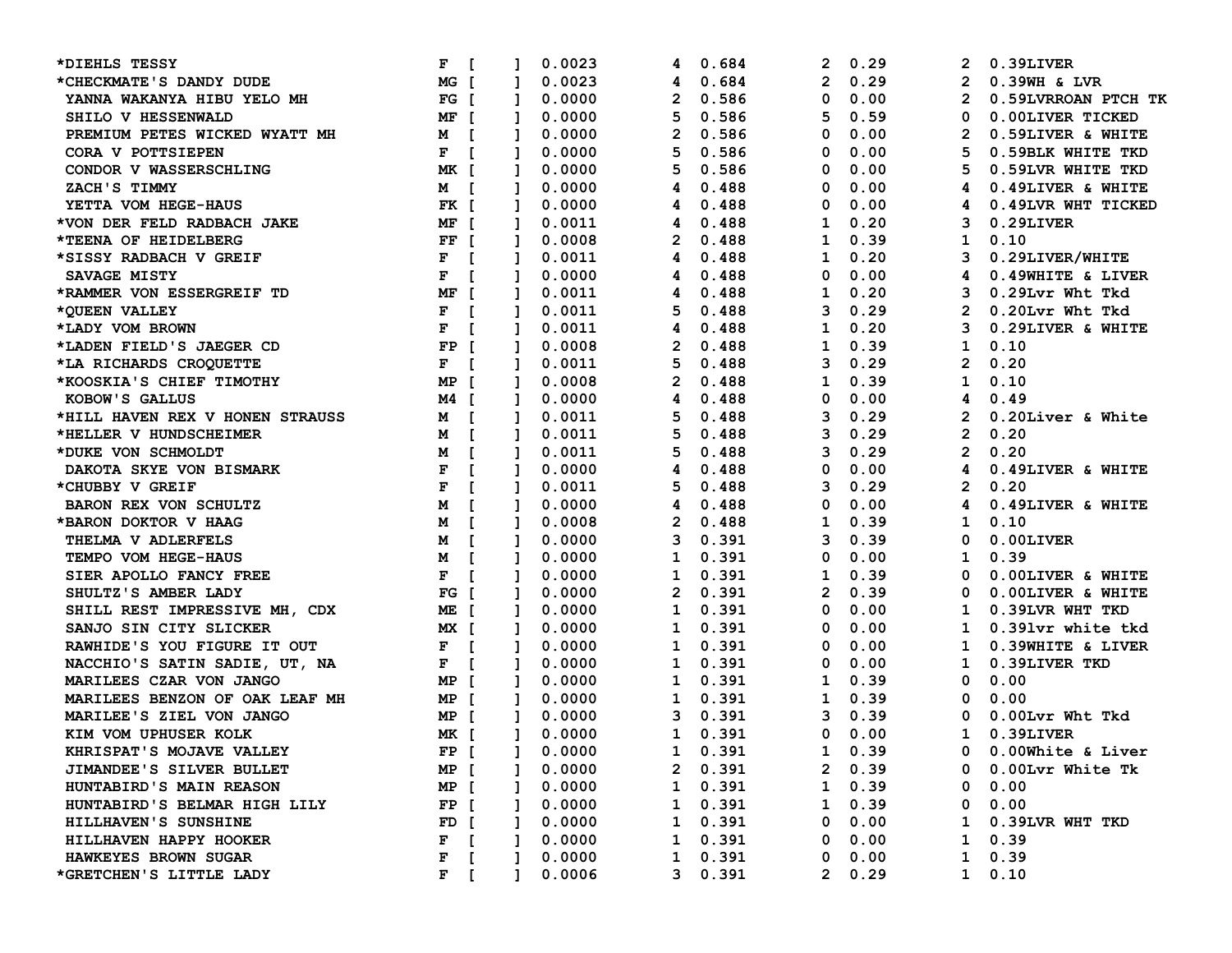| GENERAL HUTCHINSON                            | М<br>- L                      |                | 0.0000 | 1              | 0.391           | 0              | 0.00           | 1                     | 0.39LIVER            |
|-----------------------------------------------|-------------------------------|----------------|--------|----------------|-----------------|----------------|----------------|-----------------------|----------------------|
| <b>EHRLICHER ABE</b>                          | ME [                          |                | 0.0000 | 3              | 0.391           | 3              | 0.39           | 0                     | 0.00WHITE & LIVER    |
| DIXIELAND'S JESSIE                            | F<br>$\blacksquare$           | 1              | 0.0000 | 1              | 0.391           | 0              | 0.00           | $\mathbf{1}$          | 0.39WHTE & LIVER     |
| DIXELAND'S COOL HAND LUKE                     | $\blacksquare$<br>М           | L              | 0.0000 | 1              | 0.391           | 0              | 0.00           | 1                     | 0.39WHITE & LIVER    |
| CEBOURN ERICK OF HUSTLEBERG                   | ME [                          |                | 0.0000 | 1              | 0.391           | 0              | 0.00           | 1                     | 0.39                 |
| CALADEN'S CLASSY CATE                         | F<br>$\blacksquare$           |                | 0.0000 | 1              | 0.391           | 0              | 0.00           | 1                     | 0.39                 |
| *BIRDACRES WEST WIND                          | MP [                          |                | 0.0006 | 3              | 0.391           | 2              | 0.29           | 1                     | 0.10                 |
| *BIRDACRE'S EAST WIND II                      | F<br>$\sqrt{ }$               |                | 0.0006 | 3              | 0.391           | 2              | 0.29           | 1                     | 0.10                 |
| <b>ARTIMIS</b>                                | F<br>$\blacksquare$           |                | 0.0000 | 1              | 0.391           | 1              | 0.39           | 0                     | 0.00                 |
| ANGEL'S QUEEN OF POINTS                       | FA [                          |                | 0.0000 | 3              | 0.391           | 3              | 0.39           | 0                     | 0.00WHITE & LIVER    |
| *ALARIC VON KEICKHEFER                        | <b>M</b> [                    |                | 0.0006 | 3              | 0.391           | $\mathbf{2}$   | 0.29           | 1                     | 0.10                 |
| WINDROW'S SADDLE TRAMP MH                     | M [                           | $\mathbf{1}$   | 0.0000 | $\overline{2}$ | 0.293           | 0              | 0.00           | $\mathbf{2}$          | 0.29LIVER & WHITE    |
| WILLY WHAT A DILLY MIKES                      | M [                           | Т.             | 0.0000 | 2              | 0.293           | 0              | 0.00           | $\mathbf{2}$          | 0.29LVR WHT PTCH TK  |
| *TIP TOP TIMBER                               | MD [                          |                | 0.0004 | 3              | 0.293           | 1              | 0.10           | 2                     | $0.20$ LVR/WHT/TKD   |
| THUNDER ACE CHRISTABEL ODIE                   | $F$ [                         |                | 0.0000 | 2              | 0.293           | 0              | 0.00           | 2                     | 0.29LIVER ROAN       |
| *POL V BLITZDORF                              | MK [                          |                | 0.0004 | 3              | 0.293           | 2              | 0.20           | $\mathbf 1$           | 0.10                 |
| *MOESGAARDS ANGEL'S DEEJAY                    | FF [                          | Т.             | 0.0004 | 3              | 0.293           | 1              | 0.10           | 2                     | $0.20$ WHT/LVR/TKD   |
| MARILEE'S JESSIE OF FRANDEE                   | FP [                          |                | 0.0000 | 2              | 0.293           | 2              | 0.29           | 0                     | 0.00Wht Lvr Tkd      |
| HUNTABIRD'S SPORTING CHANCE                   | Ma [ BL]                      |                | 0.0000 | $\mathbf{2}$   | 0.293           | 2              | 0.29           | 0                     | 0.00                 |
| *HEXE VOM GOLDBACH                            | $\blacksquare$<br>F           | $\mathbf{1}$   | 0.0004 | 3              | 0.293           | $\mathbf{2}$   | 0.20           | $\mathbf 1$           | 0.10                 |
| *HEWLETT STONEY BEAU CHESTER                  | M<br>$\blacksquare$           | $\mathbf{1}$   | 0.0004 | 3              | 0.293           | 1              | 0.10           | $\mathbf{2}^{\prime}$ | 0.20                 |
| *HEWLETT GIRL LONE STAR                       | F<br>$\blacksquare$           | Т.             | 0.0004 | 3              | 0.293           | 1              | 0.10           | $\mathbf{2}$          | 0.20                 |
| *GINGER V BESS                                | F<br>$\mathbf{I}$             |                | 0.0004 | 3              | 0.293           | 2              | 0.20           | 1                     | 0.10                 |
| *FAMILYMAN OF FAIRFIELD                       | M<br>$\blacksquare$           |                | 0.0004 | 3              | 0.293           | 2              | 0.20           | $\mathbf{1}$          | 0.10                 |
| *ESSER'S CHICOREE DUKE                        | MA [                          |                | 0.0004 | 3              | 0.293           | 1              | 0.10           | 2                     | 0.20LIVER            |
| *DUKE V PATTY                                 | F<br>$\mathbf{r}$             |                | 0.0004 | 3              | 0.293           | 1              | 0.10           | 2                     | $0.20$ LVR/WH/TKD    |
| *CORA V WESERTOR                              | F<br>$\mathbf{I}$             |                | 0.0004 | 3              | 0.293           | 2              | 0.20           | 1                     | 0.10                 |
| *COCO OF FAIRFIELD                            | $\mathbf F$<br>$\overline{1}$ |                | 0.0004 | 3              | 0.293           | 2              | 0.20           | 1                     | 0.10                 |
| CHOCOLATE LOVER'S DREAM                       | F<br>$\blacksquare$           |                | 0.0000 | 2              | 0.293           | 0              | 0.00           | $\mathbf{2}$          | 0.29LIVER            |
| *BRIDGET VON BISMARK                          | F<br>$\blacksquare$           | $\mathbf{1}$   | 0.0004 | 3              | 0.293           | 2              | 0.20           | $\mathbf{1}$          | 0.10                 |
| WYNDBOURNE BUSTIN LOOSE                       | MP [                          | $\mathbf{1}$   | 0.0000 | 1              | 0.195           | 1              | 0.20           | 0                     | 0.00                 |
| WILDBURG'S SALT & PEPPER CD                   | Fa [                          |                | 0.0000 | 1              | 0.195           | 0              | 0.00           | $\mathbf 1$           | 0.20                 |
| VONTREFFEND'S SUMMER SURPRISE SH, UT NA IFP [ |                               | Ι.             | 0.0000 | 1              | 0.195           | 0              | 0.00           | 1                     | 0.20                 |
| *VON THALBERG'S FRITZ II                      | MF [                          |                | 0.0002 | 2              | 0.195           | 1              | 0.10           | 1                     | 0.101vr & wh ticked  |
| VON DER FELD REINROSSIC NEIKA                 | $FF$ [                        | Т.             | 0.0000 | 2              | 0.195           | 2              | 0.20           | 0                     | 0.00                 |
| URK VOM WASSERSCHLING, UT, NA                 | M [                           |                | 0.0000 | 1              | 0.195           | 0              | 0.00           | 1                     | 0.20LIVER            |
| TIP TOP SAVAGE SAM                            | MF [                          |                | 0.0000 | 2              | 0.195           | 0              | 0.00           | $\mathbf{2}$          | 0.20LIVER ROAN       |
| SPOT'S SHOTGUN SIERRA TESS                    | $FG$ [                        |                | 0.0000 | $\mathbf{1}$   | 0.195           | 1              | 0.20           | $\mathbf{0}$          | $0.00$ LIVER         |
| SHULTZ FIRE FLY                               | $F$ [                         | 1.             | 0.0000 | $\mathbf{2}$   | 0.195           | $\overline{2}$ | 0.20           | $\mathbf{0}$          | 0.00                 |
| SAMS SASSY SMOKE                              | $F$ [                         | $\overline{1}$ | 0.0000 |                | 1 0.195         |                | $0 \quad 0.00$ | $\mathbf{1}$          | 0.20                 |
| SAINTS NICK                                   | MF [                          |                | 0.0000 |                | 1 0.195         |                | $1 \t 0.20$    |                       | 0 0.00LIVER TICKED   |
| *PATSY GRABENBRUCH BECKUM                     | $FF$ [                        |                | 0.0002 |                | 20.195          |                | $1 \t 0.10$    |                       | 1 $0.101vr/wht$ tkd  |
| MAXINE OF HEIDELBERG                          | $F$ [                         |                | 0.0000 | $\mathbf{1}$   | 0.195           | 1              | 0.20           | 0                     | 0.00                 |
| MARILEES BRENNA VON JANGO                     | $FP$ [                        |                | 0.0000 |                | 1 0.195         | $\mathbf{1}$   | 0.20           | $\mathbf 0$           | 0.00                 |
| MARILEE'S ALMOND ROCA                         | $FP$ [                        |                | 0.0000 |                | 1 0.195         |                | $1 \t 0.20$    | 0                     | 0.00Lvr Wht Tkd      |
| KOOSKIA'S CHIEF JOSEPH                        | MP [                          |                | 0.0000 |                | $1 \quad 0.195$ |                | $1 \t 0.20$    | 0                     | 0.00                 |
| KISS ME KATE                                  | $F$ [                         | $\mathbf{1}$   | 0.0000 |                | 1 0.195         |                | $0\quad 0.00$  |                       | 1 0.201vr/wht ticked |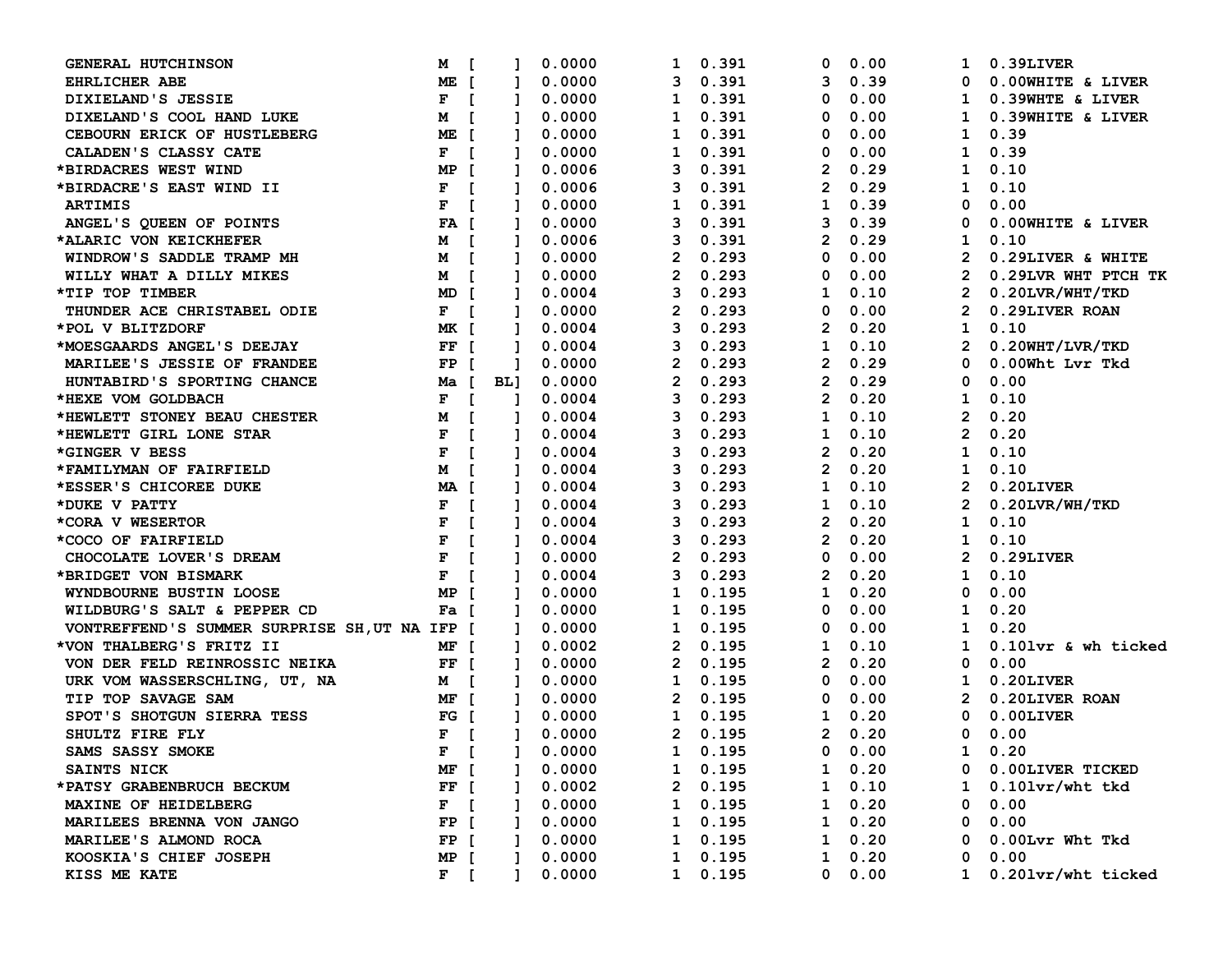| KAPOSIA'S PRINCESS OWATONNA     | F                   | $\mathbf{r}$   |              | 0.0000 | 1            |              | 0.195 | 1              | 0.20          | 0            | 0.00               |
|---------------------------------|---------------------|----------------|--------------|--------|--------------|--------------|-------|----------------|---------------|--------------|--------------------|
| JIMANDEES MIND GAMES            | F                   | $\blacksquare$ |              | 0.0000 | 1            |              | 0.195 | 1              | 0.20          | 0            | 0.00               |
| JIMANDEE'S SON OF A GUNRUNNER   | MP [                |                | Ι.           | 0.0000 | $\mathbf{2}$ |              | 0.195 | $\overline{2}$ | 0.20          | 0            | 0.00Wht Lvr Tkd    |
| <b>JIMANDEE'S MALANIE</b>       | $F$ [               |                | л.           | 0.0000 | 2            |              | 0.195 | 2              | 0.20          | 0            | $0.00$ Liver       |
| <b>JAMOHR'S DEESHKAH</b>        | F<br>$\blacksquare$ |                |              | 0.0000 | 1            |              | 0.195 | 1              | 0.20          | 0            | 0.00               |
| HUNTABIRDS THE FARMERS DAUGHTER | FP [                |                |              | 0.0000 | 1            |              | 0.195 | 1              | 0.20          | 0            | 0.00               |
| HUNTABIRD'S FOR ALL REASONS     | MF [                |                |              | 0.0000 | 1            |              | 0.195 | 1              | 0.20          | 0            | 0.00               |
| HUNTABIRD'S BORN A STAR         | FP [                |                |              | 0.0000 | ı            |              | 0.195 | 1              | 0.20          | 0            | 0.00               |
| HULDA VOM HEGE-HAUSE            | F                   | $\overline{1}$ |              | 0.0000 | 1            |              | 0.195 | 0              | 0.00          | 1            | 0.20               |
| HILLHAVEN LANCER D-LITE         | $\mathbf{F}$        | $\blacksquare$ |              | 0.0000 | 1            |              | 0.195 | 0              | 0.00          | 1            | 0.20               |
| HEXE V WESERLAND                | F                   | $\blacksquare$ |              | 0.0000 | 2            |              | 0.195 | 2              | 0.20          | 0            | 0.00               |
| HAWKEYES OO BUCK MH             | М                   | $\blacksquare$ | $\mathbf{1}$ | 0.0000 | 1            |              | 0.195 | 0              | 0.00          | 1            | 0.20LIVER ROAN     |
| <b>ERDENREICHS MAJOR</b>        | MG [                |                | Т.           | 0.0000 | 1            |              | 0.195 | 1              | 0.20          | 0            | 0.001vr/wht ticked |
| ELFI V UPHAUSER KOLK            | $F$ [               |                |              | 0.0000 | 1            |              | 0.195 | 0              | 0.00          | 1            | 0.20LVR WHT TKD    |
| ELCH V RICHTERHOLZ              | MK [                |                |              | 0.0000 | 2            |              | 0.195 | 2              | 0.20          | 0            | 0.00               |
| DEGIDIO WILL-O-THE-WISP WENDY   | FF [                |                |              | 0.0000 | ı            |              | 0.195 | 1              | 0.20          | 0            | 0.00LIVER TKD      |
| DEE TEE BARON V GREIF           | MD [                |                | 1            | 0.0000 | ı            |              | 0.195 | 1              | 0.20          | 0            | 0.00               |
| CROSSING CREEK'S HOMESTEADER CD | MP [                |                |              | 0.0000 | 1            |              | 0.195 | 0              | 0.00          | 1            | 0.20               |
| <b>BRITTA URANIT</b>            | Fa [                |                |              | 0.0000 | 2            |              | 0.195 | 2              | 0.20          | 0            | 0.00               |
| <b>BLUE BAYOU</b>               | <b>M</b> [          |                |              | 0.0000 | $\mathbf{1}$ |              | 0.195 | 0              | 0.00          | 1            | 0.20liver & white  |
| BILLIE RUTH'S MISS JESSIR       | $F$ [               |                | $\mathbf{I}$ | 0.0000 | 1            |              | 0.195 | 0              | 0.00          | 1            | 0.20               |
| <b>BASKO V HELLENKAMP</b>       | MK [                |                | -1           | 0.0000 | 2            |              | 0.195 | 2              | 0.20          | 0            | 0.00               |
| <b>BARS ZE ZVLKANKY</b>         | M [                 |                |              | 0.0000 | 2            |              | 0.195 | $\overline{2}$ | 0.20          | 0            | 0.00               |
| <b>BARON V SHULTZ SEAGRAVE</b>  | MF [                |                |              | 0.0000 | 2            |              | 0.195 | 2              | 0.20          | 0            | 0.00               |
| ANJA VD SCHILLERSGRUND          | F                   | $\blacksquare$ |              | 0.0000 | 2            |              | 0.195 | 2              | 0.20          | 0            | 0.00               |
| AJTA Z LABIC                    | F                   | $\blacksquare$ |              | 0.0000 | 2            |              | 0.195 | 2              | 0.20          | 0            | 0.00               |
| <b>AESKULAPS NEPTUN</b>         | М                   | $\blacksquare$ |              | 0.0000 | 2            |              | 0.195 | 2              | 0.20          | 0            | 0.00               |
| WRENEGADE'S MORDACEI VOM BOSS   | <b>M</b> [          |                |              | 0.0000 | 1            |              | 0.098 | 0              | 0.00          | 1            | 0.10               |
| WOLFSWIESE RADBACH SCHULTZ      | <b>M</b> [          |                |              | 0.0000 | 1            |              | 0.098 | 0              | 0.00          | 1            | 0.10LIVER ROAN     |
| WOLFSJAEGER'S NIKI V SPEE       | MF [                |                | $\mathbf{I}$ | 0.0000 | 1            |              | 0.098 | 0              | 0.00          | 1            | $0.10$ liver       |
| WISKEY CREEK WHIRLWIND          | FF [                |                | $\mathbf{1}$ | 0.0000 | 1            |              | 0.098 | 0              | 0.00          | 1            | 0.10               |
| WINDSONG'S MISTY MEMORIES       | FP [                |                |              | 0.0000 | 1            |              | 0.098 | 1              | 0.10          | 0            | 0.00               |
| WERREN'S LITTLE BIT MORE        | <b>M</b> [          |                |              | 0.0000 | 1            |              | 0.098 | 0              | 0.00          | 1            | 0.10               |
| WALDA V NIESTETAL               | $F \quad [$         |                |              | 0.0000 | ı            |              | 0.098 | 0              | 0.00          | 1            | 0.10LVR/WHT TKD    |
| VON THALBERG'S RADBACH JAEGER   | MA [                |                | Т.           | 0.0000 | ı            |              | 0.098 | 1              | 0.10          | 0            | 0.001vr/wht ticked |
| VON DER FELD CHAYNE SEEGEN      | $F$ [               |                |              | 0.0000 | 1            |              | 0.098 | 1              | 0.10          | 0            | 0.00wht/lvr ticked |
| <b>VOCK V WASSERSCHLING</b>     | MK [                |                |              | 0.0000 | $\mathbf{1}$ |              | 0.098 | 1              | 0.10          | 0            | 0.00               |
| <b>VALKYRIE VON DRAKE</b>       | $F \quad [$         |                |              | 0.0000 | $\mathbf{1}$ |              | 0.098 | 1              | 0.10          | $\mathbf 0$  | 0.00Lvr Wht Tkd    |
| <b>UODIBAR'S RACHEL</b>         | FF [                |                | $\mathbf{1}$ | 0.0000 | $\mathbf{1}$ |              | 0.098 | 0              | 0.00          | $\mathbf{1}$ | 0.101vr/sht ticked |
| UNDI VOM WASSERSCHLING          |                     | $F$ [ ]        |              | 0.0000 | 1 0.098      |              |       |                | $0\quad 0.00$ |              | $1 \t 0.10$        |
| TUCK V WASSERSCHLING            | M                   | - E            |              | 0.0000 | ı            |              | 0.098 | 0              | 0.00          |              | $1 \t 0.10$        |
| TARA V WASSERSCHLING            | F                   |                |              | 0.0000 |              |              | 0.098 | 0              | 0.00          |              | $1 \quad 0.10$     |
| TALL OAKS SMOKE SH              | M                   |                |              | 0.0000 | ı            |              | 0.098 | 0              | 0.00          | $\mathbf{1}$ | 0.10               |
| STRAUSS'S BARON II              | MP                  |                |              | 0.0000 | ı            |              | 0.098 | ı              | 0.10          |              | 0 0.00             |
| SMOKE'S SASSY SUE               | F                   |                |              | 0.0000 | ı            |              | 0.098 | 0              | 0.00          |              | $1 \quad 0.10$     |
| SHOFFA VON BISMARK              | M                   | - 1            |              | 0.0000 | 1            |              | 0.098 | 0              | 0.00          |              | $1 \quad 0.10$     |
| <b>SEIGER MILCO</b>             | M [                 |                |              | 0.0000 |              | $\mathbf{1}$ | 0.098 |                | $1 \t 0.10$   |              | 0 0.00             |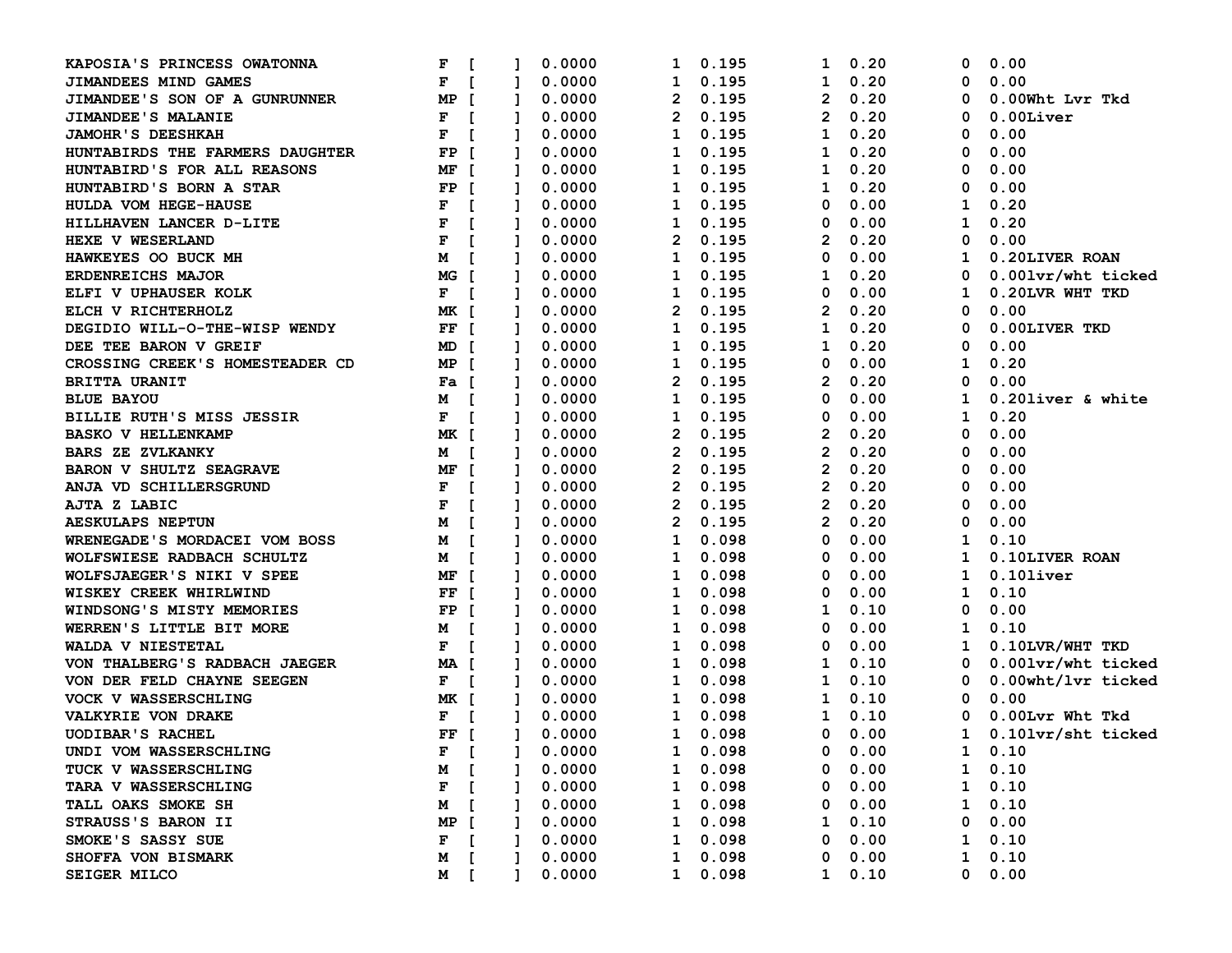| SCHIRL'S ROX ORANIIEN            | <b>M</b> [                     |              | 0.0000 | 1            |              | 0.098           | 1              | 0.10          | 0            | 0.00                    |
|----------------------------------|--------------------------------|--------------|--------|--------------|--------------|-----------------|----------------|---------------|--------------|-------------------------|
| SCHELL V WASSERSCHLING           | M [                            |              | 0.0000 | 1            |              | 0.098           | 0              | 0.00          | 1            | 0.10                    |
| SAINTS REVENGE                   | MF [                           | L            | 0.0000 | 1            |              | 0.098           | 1              | 0.10          | 0            | 0.00                    |
| RINO VON DER MEYEMBURG           | <b>M</b> [                     | Ι.           | 0.0000 | 1            |              | 0.098           | 1              | 0.10          | 0            | 0.00                    |
| RICKI RADBACH V GREIF            | MD [                           |              | 0.0000 | 1            |              | 0.098           | 1              | 0.10          | 0            | $0.00$ liver            |
| RED TAIL OF KOOSKIA CD           | $FP$ [                         |              | 0.0000 | 1            |              | 0.098           | 1              | 0.10          | 0            | 0.00                    |
| RADBACH'S DUSTCLOUD TD           | MD [                           |              | 0.0000 | 1            |              | 0.098           | 1              | 0.10          | 0            | $0.00$ liver            |
| POLA VD WILDBURG                 | $F \quad [$                    |              | 0.0000 | 1            |              | 0.098           | 1              | 0.10          | 0            | 0.00                    |
| <b>PJ WILDFIRE</b>               | MN [                           |              | 0.0000 | 1            |              | 0.098           | 0              | 0.00          | 1            | 0.10                    |
| OXTON'S MINADO VON BRUNZ         | MD [                           |              | 0.0000 | 1            |              | 0.098           | 1              | 0.10          | 0            | 0.00                    |
| <b>OSSA V HEGE-HAUS</b>          | F<br>$\blacksquare$            |              | 0.0000 | 1            |              | 0.098           | 1              | 0.10          | 0            | 0.00                    |
| NIXE II RHEINELBE                | $\mathbf{F}$<br>$\blacksquare$ | Ι.           | 0.0000 | 1            |              | 0.098           | 1              | 0.10          | 0            | 0.00                    |
| <b>MOLLY RED SAYLER</b>          | $\mathbf{F}$<br>$\blacksquare$ | L.           | 0.0000 | 1            |              | 0.098           | 0              | 0.00          | 1            | 0.10                    |
| <b>MOLLY MEADOWS MOVER</b>       | $\mathbf{F}$<br>$\blacksquare$ |              | 0.0000 | 1            |              | 0.098           | 0              | 0.00          | 1            | 0.10                    |
| MOESGAARDS DANDY                 | MD [                           |              | 0.0000 | 1            |              | 0.098           | 1              | 0.10          | 0            | 0.00wht/lvr ticked      |
| MOESGAARD'S MR T                 | M [                            |              | 0.0000 | 1            |              | 0.098           | 0              | 0.00          | ı            | 0.10WHITE & LIVER       |
| MISTY FER GITUNBURDZ             | Fa [                           |              | 0.0000 | 1            |              | 0.098           | 1              | 0.10          | 0            | 0.00LIVER WHITE         |
| <b>MARILEE'S TITAN VON GREIF</b> | M [                            |              | 0.0000 | 1            |              | 0.098           | 1              | 0.10          | 0            | 0.00Lvr Wht Tkd         |
| MARILEE'S MAGGIE SMITH           | $FP$ [                         |              | 0.0000 | 1            |              | 0.098           | 1              | 0.10          | 0            | 0.00Lvr Wht Tkd         |
| MALVE V HEGE-HAUS                | FK [                           | 1            | 0.0000 | 1            |              | 0.098           | 0              | 0.00          | 1            | 0.10LVR/WHT TKD         |
| LINDA VOM HEGE-HAUS              | FK [                           | $\mathbf{1}$ | 0.0000 | 1            |              | 0.098           | 0              | 0.00          | 1            | 0.10BLK/WHT TKD         |
| LEDGEVIEW'S PERFECT ANGEL        | FA [                           | Т.           | 0.0000 | 1            |              | 0.098           | 1              | 0.10          | 0            | 0.00LIVER TICKED        |
| KRISTA V GREIF                   | $F$ [                          |              | 0.0000 | 1            |              | 0.098           | 1              | 0.10          | 0            | 0.00                    |
| KJ'S HIGHTAILING SADDLE          | MF [                           |              | 0.0000 | 1            |              | 0.098           | 0              | 0.00          | 1            | 0.10WHITE & LIVER       |
| KITTLEHERSCH KELLY'S REVIVAL     | $FP$ [                         |              | 0.0000 | 1            |              | 0.098           | 0              | 0.00          | 1            | 0.10                    |
| KAPOSIA'S STAR OF THE NORTH      | $FP$ [                         |              | 0.0000 | 1            |              | 0.098           | 1              | 0.10          | 0            | 0.00                    |
| KALIZARS PEPPERMENT PATTY        | $F$ [                          |              | 0.0000 | 1            |              | 0.098           | 0              | 0.00          | 1            | 0.10WHITE & LIVER       |
| JIMANDEE'S MOLLY BROWN V S       | $FP$ [                         |              | 0.0000 | 1            |              | 0.098           | 1              | 0.10          | 0            | 0.00                    |
| <b>JIMANDEE'S BUSTER BROWN</b>   | MP [                           | <b>I</b>     | 0.0000 | 1            |              | 0.098           | 1              | 0.10          | 0            | 0.00                    |
| JILLARD'S HOLY MOSES             | MP [                           | $\mathbf{1}$ | 0.0000 | 1            |              | 0.098           | 1              | 0.10          | 0            | 0.00                    |
| JAMOHR'S MOON BUGGY              | <b>M</b> [                     | I.           | 0.0000 | 1            |              | 0.098           | 1              | 0.10          | 0            | 0.00                    |
| <b>JAMOHR'S BOLD BID</b>         | $F$ [                          |              | 0.0000 | 1            |              | 0.098           | 1              | 0.10          | 0            | 0.00                    |
| HUNTABIRD'S LAST CHANCE          | Fa [                           |              | 0.0000 | 1            |              | 0.098           | 1              | 0.10          | 0            | 0.00                    |
| HUNTABIRD'S HEIDI HO             | FA [                           |              | 0.0000 | 1            |              | 0.098           | 1              | 0.10          | 0            | 0.00                    |
| HUNTABIRD'S BILLY-JACK           | MP [                           |              | 0.0000 | 1            |              | 0.098           | 1              | 0.10          | 0            | 0.00                    |
| HUNTABIRD HIDDI HO               | $F \quad [$                    |              | 0.0000 | 1            |              | 0.098           | 1              | 0.10          | 0            | 0.00                    |
| HUNTABIRD BORN A STAR            | Fa [                           |              | 0.0000 | 1            |              | 0.098           | 1              | 0.10          | 0            | 0.00                    |
| HESTA VOM WASSERSCHLING          | $\blacksquare$<br>F            |              | 0.0000 | 1            |              | 0.098           | 0              | 0.00          | 1            | 0.10                    |
| HELFER V HEGE-HAUS               | <b>M</b> [                     | $\mathbf{1}$ | 0.0000 | $\mathbf{1}$ |              | 0.098           | 0              | 0.00          | $\mathbf{1}$ | $0.10$ LIVER            |
| HEIDE VOM GUSTAVUS               | $F$ [                          | $\mathbf{1}$ | 0.0000 | $\mathbf{1}$ |              | 0.098           | $1 \quad 0.10$ |               |              | $0\quad 0.00$           |
| HAWKEYES FETCHING COCOA          | $F$ [                          |              | 0.0000 | ı            |              | 0.098           |                | $0\quad 0.00$ |              | 1 0.10LIVER ROAN        |
| <b>GRETCHEN'S BO</b>             | M [                            |              | 0.0000 |              | $\mathbf{1}$ | 0.098           |                | $1 \t 0.10$   | 0            | 0.00                    |
| <b>GRETCHEN V SHINBACK</b>       | $F$ [                          |              | 0.0000 | 1            |              | 0.098           |                | $1 \t 0.10$   | 0            | 0.00                    |
| GERT'S DENA V GREIF              | $FD$ [                         |              | 0.0000 |              |              | 1 0.098         |                | $1 \t 0.10$   |              | $0$ 0.001 $vr$ /wht tkd |
| FRULORD'S TIM                    | MN [                           |              | 0.0000 |              |              | 1 0.098         |                | $1 \t 0.10$   |              | 0 0.00LVR WH BR TKD     |
| FREIDA V GREIF                   | $FF$ [                         |              | 0.0000 |              |              | $1 \quad 0.098$ |                | $1 \t 0.10$   |              | $0\quad 0.00$           |
| FRANDEE'S THE FONZ               | MP [                           | $\mathbf{1}$ | 0.0000 |              |              | 1 0.098         |                | $1 \t 0.10$   |              | 0 0.00Liver & White     |